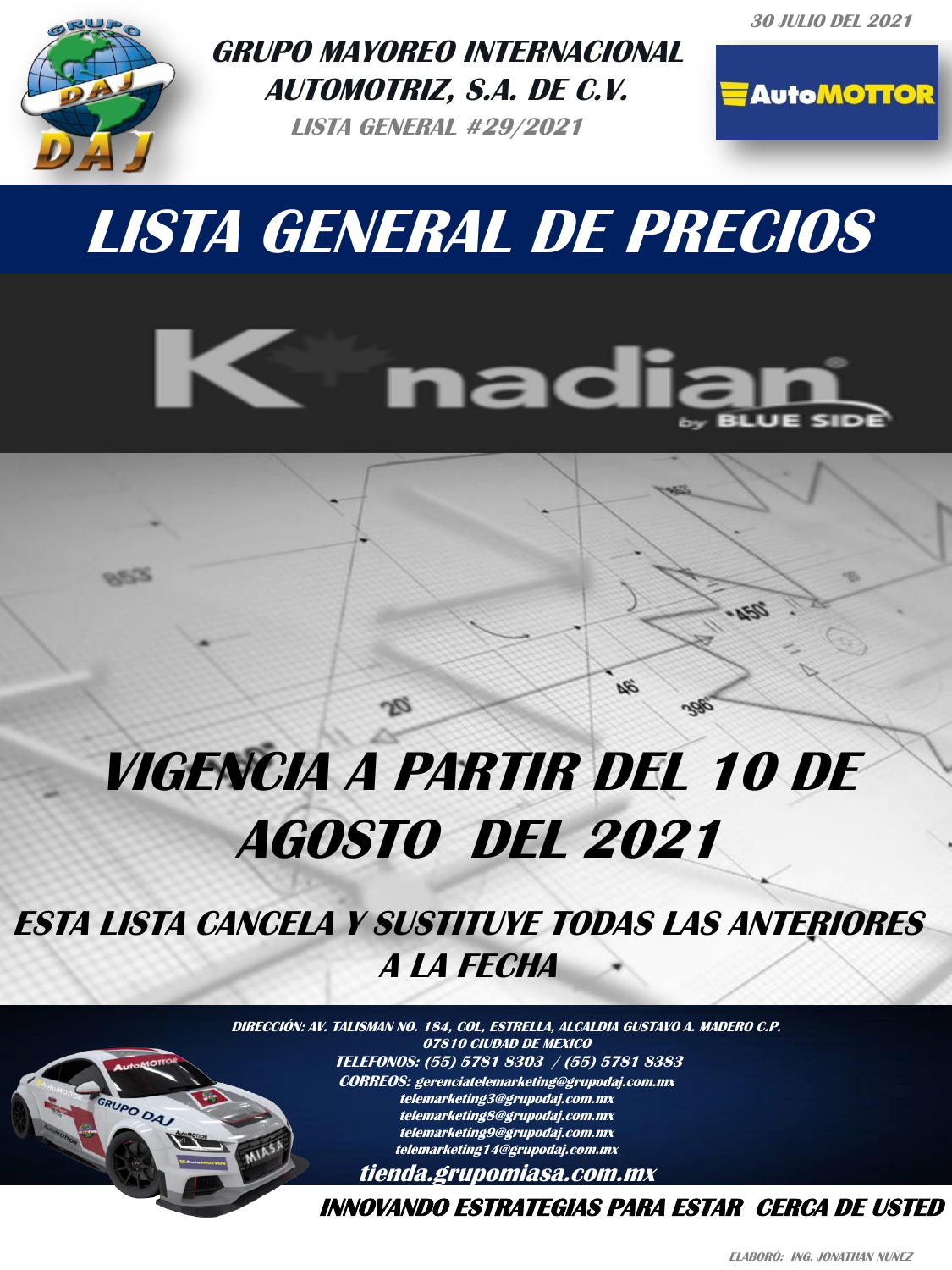

## **GRUPO MAYOREO INTERNACIONAL AUTOMOTRIZ, S.A. DE C.V.**

## **LISTA GENERAL DE PRECIOS**



K<sup>ip</sup>nadiar

|                          | Kinadian           | <b>LISTA GENERAL DE PRECIOS</b>                                             | <b>K<sup>T</sup>nadia</b>            |              |                                     |
|--------------------------|--------------------|-----------------------------------------------------------------------------|--------------------------------------|--------------|-------------------------------------|
| No.                      | <b>CODIGO</b>      | <b>DESCRIPCION</b>                                                          | <b>PRECIO LISTA</b><br><b>ACTUAL</b> |              | <b>PRECIO LISTA</b><br><b>NUEVO</b> |
| 1                        | 80335-K            | <b>COMPONENTE DISTRIBUCION CHEVROLET AVEO L4 1.6L 2008-2010</b>             | \$<br>676.68                         | S.           | 738.96                              |
| $\overline{2}$           | 80309-K            | <b>COMPONENTE DISTRIBUCION CHEVROLET OPTRA L4 2.0L 2006-</b><br><i>2010</i> | \$<br>845.19                         | \$           | 922.98                              |
| 3                        | 84143-K            | <b>COMPONENTE DISTRIBUCION CHRYSLER NEON L4 2.0L 2000-2006</b>              | \$<br>961.03                         | \$           | 1,049.48                            |
| 4                        | 80494-K            | <b>COMPONENTE DISTRIBUCION FORD ESCORT L4 2.0L 1999-2003</b>                | \$<br>937.34                         | \$           | 1,023.60                            |
| 5                        | 84102-K            | <b>COMPONENTE DISTRIBUCION JEEP LIBERTY L4 2.4L 2003-2005</b>               | \$<br>1,061.08                       | \$           | 1,158.74                            |
| 6                        | <i>DFF21362T</i>   | <b>DEPÀSITO PARA ANTICONGELANTE FORD FIESTA FUSION L4 1.6L 02-</b><br>08    | \$<br>445.50                         | \$           | 486.50                              |
| $\overline{\phantom{a}}$ | <b>DC8027ACT-K</b> | <b>DEPOSITO REFRIGERANTE DODGE NEON L4 2.0L 01-04</b>                       | \$<br>314.97                         | \$           | 343.96                              |
| 8                        | DFK218AGT-K        | <b>DEPOSITO REFRIGERANTE FORD COURIER 4CIL 1.6L 01-UP</b>                   | \$<br>452.51                         | S.           | 494.15                              |
| 9                        | DF88080BT-K        | <b>DEPOSITO REFRIGERANTE FORD ESCAPE V6 3.0L 01-06</b>                      | \$<br>649.61                         | \$           | 709.42                              |
| 10                       | DFK218BAT-K        | DEPOSITO REFRIGERANTE FORD FIESTA ECO SPORT 4CIL 1 SALIDA                   | \$<br>477.53                         | \$           | 521.48                              |
| 11                       | DF8K218BT-K        | DEPOSITO REFRIGERANTE FORD FIESTA FIRST SEDAN 4CIL 2 SALIDA                 | \$<br>450.25                         | \$.          | 491.69                              |
| 12                       | DF104120T-K        | DEPOSITO REFRIGERANTE FORD FOCUS USA 4CIL 2.0L 01-04                        | \$<br>466.14                         | \$           | 509.04                              |
| 13                       | <b>DFK218AAT-K</b> | <b>DEPOSITO REFRIGERANTE FORD KA 4CIL 1.6</b>                               | \$<br>377.47                         | \$           | 412.21                              |
| 14                       | <i>DG712361T-K</i> | <b>DEPOSITO REFRIGERANTE GM CAVALIER SUNFIRE L4 2.2L 97-05</b>              | \$<br>579.20                         | \$           | 632.52                              |
| 15                       | <i>DG4150AMT-K</i> | DEPOSITO REFRIGERANTE GM CHEVY 4CIL 1.6L 94-04                              | \$<br>274.84                         | $\mathsf{S}$ | 300.14                              |
| 16                       | <b>DM303043T-K</b> | DEPOSITO REFRIGERANTE MAZDA 3 SPORT L4 2.5L 04-13                           | \$<br>370.22                         | \$           | 404.31                              |
| 17                       | DNOOOQAAT-K        | DEPOSITO REFRIGERANTE NISSAN PLATINA 4CIL 1.6L TODOS                        | \$<br>245.55                         | $\mathsf{S}$ | 268.18                              |
| 18                       | <i>DV21407AT-K</i> | <b>DEPOSITO REFRIGERANTE VW GOLF JETTA A2 A3 POINTER 4CIL 1.8</b>           | \$<br>225.13                         | $\mathsf{S}$ | 245.86                              |
| 19                       | <i>DV21403BT-K</i> | DEPOSITO REFRIGERANTE VW GOLF JETTA A4 4CIL 2.0L 99-06                      | \$<br>271.05                         | \$           | 296.00                              |
| 20                       | <i>DV121407T-K</i> | <b>DEPOSITO REFRIGERANTE VW SEAT POLO CORDOBA 4CIL 1.6L 97-</b><br>04       | \$<br>247.87                         | \$           | 270.67                              |
| 21                       | 5817-K             | <b>FAN C LUTCH GM LUV ISUZU L4 2.2 LTS 02-6</b>                             | \$<br>955.10                         | S.           | 1,043.01                            |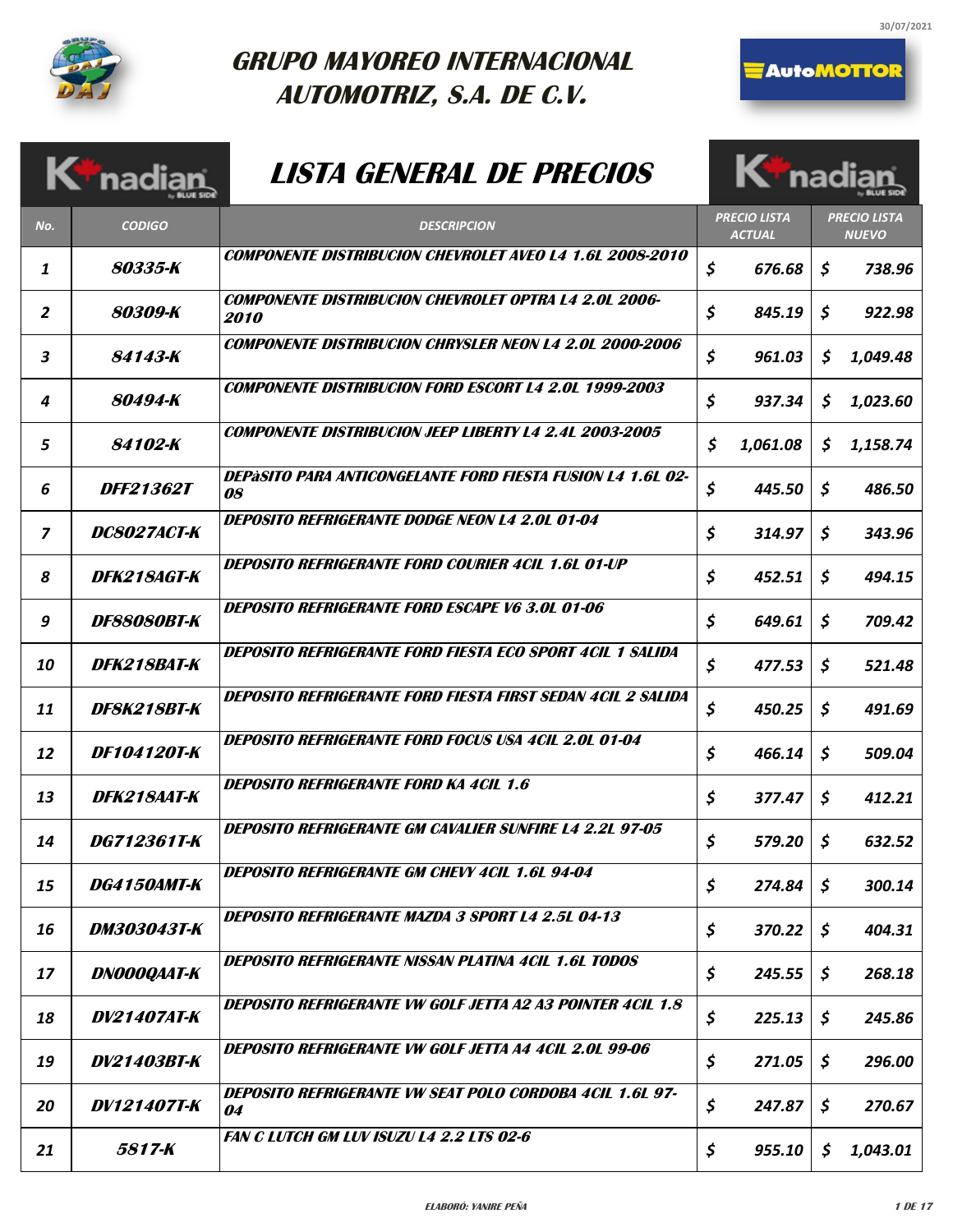| No. | <b>CODIGO</b>        | <b>DESCRIPCION</b>                                             |    | <b>PRECIO LISTA</b><br><b>ACTUAL</b> |                        | 30/07/2021<br><b>PRECIO LISTA</b><br><b>NUEVO</b> |
|-----|----------------------|----------------------------------------------------------------|----|--------------------------------------|------------------------|---------------------------------------------------|
| 22  | 2691-K               | <b>FAN CLUTCH BMW 2691TA 85-96 3.5</b>                         | \$ | 1,266.88                             | \$                     | 1,383.47                                          |
| 23  | <i><b>5800-K</b></i> | <b>FAN CLUTCH CHRYS MITSUB D1000 L200 L4 2.4L 08</b>           | \$ | 993.96                               | $\mathsf{S}$           | 1,085.43                                          |
| 24  | 2790-K               | <b>FAN CLUTCH CHRYSLER 52027710 99-92 TRUCKS 3.9 5.2</b>       | \$ | 1,011.74                             | \$                     | 1,104.85                                          |
| 25  | <i>5816-K</i>        | <b>FAN CLUTCH CHRYSLER H100 L4 2.4L 03-05</b>                  | \$ | 764.07                               | \$                     | 834.40                                            |
| 26  | <i>5815EV-K</i>      | <b>FAN CLUTCH ELECTRONICO GM TRAIL BLAZER</b>                  | \$ | 3,304.45                             | \$                     | 3,608.55                                          |
| 27  | 2717-K               | <b>FAN CLUTCH FOTZ-8 A616-A 97-90 AEROESTAR 4.0 LTS REV</b>    | \$ | 713.59                               | \$                     | 779.27                                            |
| 28  | 2724-K               | <b>FAN CLUTCH FORD 95-87 GMC TRUCKS 4.3 5.7 7.4 LTS</b>        | \$ | 722.39                               | \$                     | 788.90                                            |
| 29  | 2557-K               | <b>FAN CLUTCH FORD E3TZ-8 A616-F 85-99 AEROESTAR RANGER</b>    | \$ | 733.33                               | \$                     | 800.84                                            |
| 30  | 2733-K               | <b>FAN CLUTCH FORD E4DZ-8 A616-A 87-97 CARS TRUCKS 5.0 LTS</b> | \$ | 878.26                               | \$                     | 959.09                                            |
| 31  | 2618-K               | FAN CLUTCH FORD E69Z-8 A616-D 86-97 AEROESTAR RANGER           | \$ | 761.89                               | \$                     | 832.01                                            |
| 32  | 2793-K               | <b>FAN CLUTCH FORD F1TZ8 A616-C 97-90 EXPLORER RANGER</b>      | \$ | 1,088.83                             | \$                     | 1,189.04                                          |
| 33  | 2795-K               | <b>FAN CLUTCH FORD F2AZ-8A 616-A 97-92 MERCURY LINCOLN</b>     | \$ | 964.31                               | \$                     | 1,053.07                                          |
| 34  | 2775-K               | <b>FAN CLUTCH FORD F65Z-8 A616-AB 97-99 TRUCKS 4.2 V6</b>      | \$ | 1,084.68                             | \$                     | 1,184.51                                          |
| 35  | 2789-K               | <b>FAN CLUTCH FORD F65Z-8A 616-CA 99-97 ECONOLINE 5.4</b>      | \$ | 1,084.68                             | S.                     | 1,184.51                                          |
| 36  | 2681-K               | <b>FAN CLUTCH FORD RANGER L4 2.3 LTS 00-06</b>                 | S  | $1,031.94$   \$ 1,126.91             |                        |                                                   |
| 37  | 2734-K               | <b>FAN CLUTCH GM 10135640 87-95 TRUCKS 4.3 5.7 7.4 LTS</b>     | \$ | 966.42                               | $\mathsf{\mathcal{S}}$ | 1,055.36                                          |
| 38  | 2786-K               | <b>FAN CLUTCH GM 15976997 96-99 TRUCKS 4.3LTS 5.0 LTS</b>      | \$ | 1,227.37                             | \$                     | 1,340.32                                          |
| 39  | 2784-K               | <b>FAN CLUTCH GM 22120889 87-99 TRUCKS 4.3 5.7 7.4 LTS</b>     | \$ | 1,078.95                             | \$                     | 1,178.25                                          |
| 40  | 2632-K               | <b>FAN CLUTCH GM BLAZER L4 2.2 LTS 97-03 REV</b>               | \$ | 814.60                               | \$                     | 889.58                                            |
| 41  | 2796-K               | <i>FAN CLUTCH JEEP 52027823 98-93 4.0 LTS L6 REV</i>           | \$ | 964.31                               | \$                     | 1,053.07                                          |
|     | 2625-K               | <b>FAN CLUTCH JEEP 52027890 87-99 4.0 LTS</b>                  | \$ |                                      |                        |                                                   |
| 42  | 2736-K               | <b>FAN CLUTCH JEEP LIBERTY V6 3.7 LTS 02-04</b>                |    | 701.50                               | \$                     | 766.07                                            |
| 43  |                      | <b>FAN CLUTCH NISSAN 21080-01P01 70-98 D21</b>                 | \$ | 838.73                               | \$                     | 915.92                                            |
| 44  | 2560-K               | <b>FAN CLUTCH NISSAN URVAN 02-05 L4 2.4 LTS 3.0 LTS</b>        | \$ | 687.25                               | $\mathsf{S}$           | 750.51                                            |
| 45  | 5860-K               | <b>FAN CLUTCH NISSAN URVAN L4 2.5 LTS 05-12</b>                | \$ | 834.34                               | \$                     | 911.13                                            |
| 46  | 5890-K               |                                                                | \$ | 1,297.64                             | \$                     | 1,417.07                                          |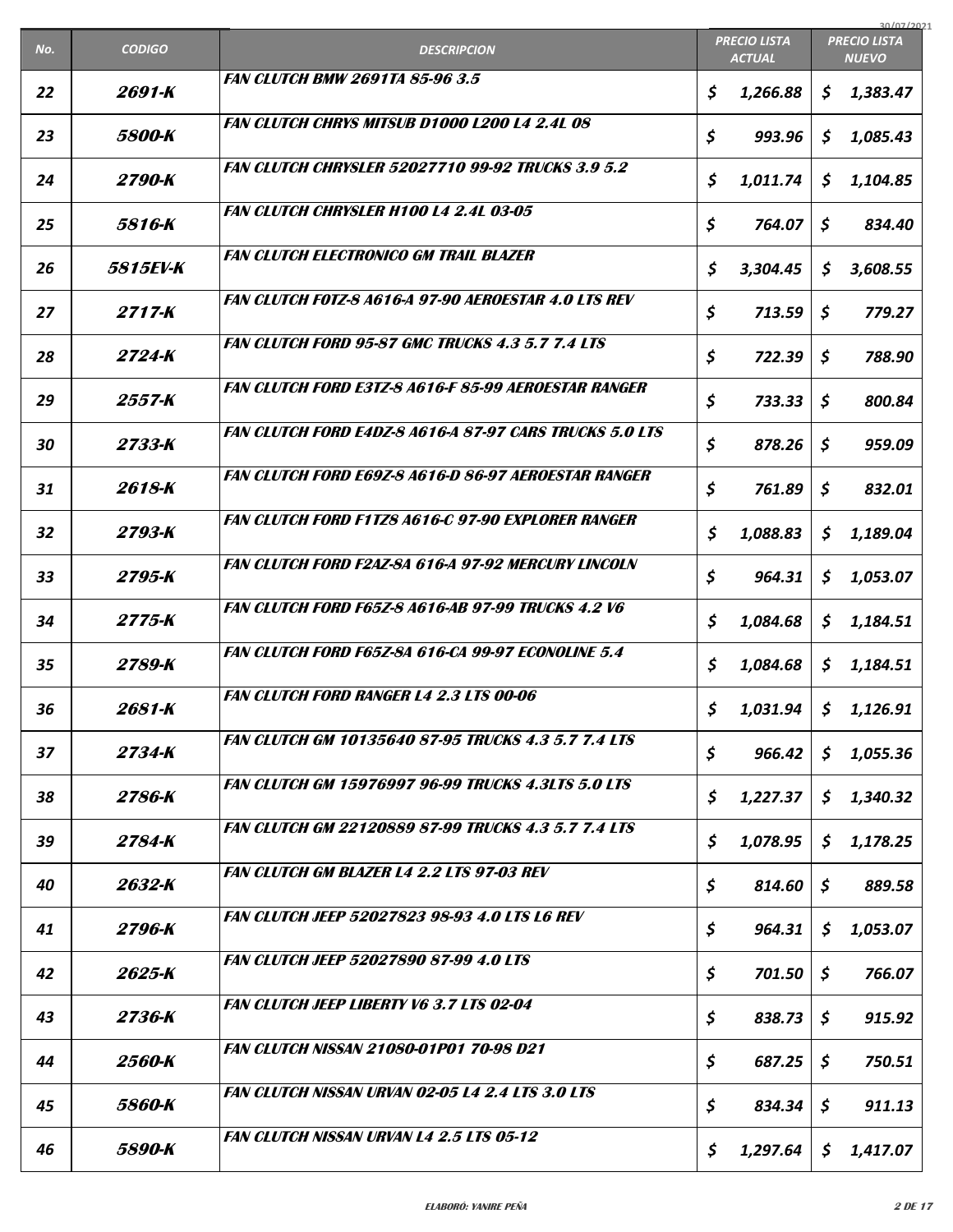| No. | <b>CODIGO</b>           | <b>DESCRIPCION</b>                                                           |    | <b>PRECIO LISTA</b><br><b>ACTUAL</b> | 30/07/2021<br><b>PRECIO LISTA</b><br><b>NUEVO</b> |          |
|-----|-------------------------|------------------------------------------------------------------------------|----|--------------------------------------|---------------------------------------------------|----------|
| 47  | 2570-K                  | <b>FAN CLUTCH NISSAN X TERRA POINTER 2.4 LTS 99-04</b>                       | \$ | 687.25                               | \$                                                | 750.51   |
| 48  | 2554-K                  | <b>FAN CLUTCH TOYOTA 16210-38023 76-96 TRUCK CELICA</b>                      | \$ | 764.07                               | \$                                                | 834.40   |
| 49  | <i><b>HKFV640-K</b></i> | <b>HERRAMIENTA FORD EXPLORER RANGER V6 4.0 LTS</b>                           | \$ | 3,261.59                             | \$                                                | 3,561.74 |
| 50  | <b>НКСА795-К</b>        | <b>HERRAMIENTA LLAVE BOMBA AGUA AVEO</b>                                     | \$ | 151.61                               | \$                                                | 165.57   |
| 51  | <b>HKNR1095-K</b>       | <b>HERRAMIENTA NISSAN INMOVILIZADOR P/ ARBOL</b>                             | \$ | 869.74                               | \$                                                | 949.79   |
| 52  | <b>KWP1095-K</b>        | <b>KIT DE BOMBA AGUA REFRIGERACION NISSAN PLATINA L4 1.6L 02-</b><br>08      | \$ | 1,305.83                             | \$                                                | 1,426.01 |
| 53  | K1013-K                 | <b>KIT DE DISTRIBUCION ATOS 01-05 4 CIL. 1.0 LTS</b>                         | \$ | 430.27                               | \$                                                | 469.87   |
| 54  | K309-K                  | <b>KIT DE DISTRIBUCION CHEVROLET OPTRA ASTRA L4 2.0 LTS 2.4 LTS</b><br>06-10 | \$ | 956.41                               | \$                                                | 1,044.43 |
| 55  | <b>K203-K</b>           | <b>KIT DE DISTRIBUCION CHEVY JOY SWING POP 96-04 L4 1.6 LTS</b>              | \$ | 345.44                               | \$                                                | 377.25   |
| 56  | K335-K                  | <b>KIT DE DISTRIBUCION GM AVEO L4 1.6 L TS 2008-2010</b>                     | \$ | 781.64                               | \$                                                | 853.58   |
| 57  | K296-K                  | KIT DE DISTRIBUCION JETTA A4 99-04 4CIL 2.0 LTS                              | \$ | 523.61                               | \$.                                               | 571.81   |
| 58  | K1095-K                 | <b>KIT DE DISTRIBUCION PLATINA 02-05 4 CIL. 1.6 LTS CLIO KANGOO</b>          | \$ | 864.96                               | \$                                                | 944.43   |
| 59  | <b>КІТ95265К9-К</b>     | <b>KIT DE TAPAS DISTRIBUCION CHRYSLER STRATUS L4 2.4 LTS</b><br><b>TODOS</b> | \$ | 1,092.04                             | \$                                                | 1,192.56 |
| 60  | 108222-K                | POLEA ACCESORIOS AVENGER NITRO L4 V6 2.0L 2.4L 07-08                         | \$ | 195.52                               | \$                                                | 213.52   |
| 61  | 113055-K                | POLEA ACCESORIOS CHRYSLER NEON 2.0L 02-04                                    | Ŝ  | $93.75$ \$                           |                                                   | 102.38   |
| 62  | 113058T-K               | POLEA ACCESORIOS CHRYSLER NEON 2.0L 02-04                                    | \$ | 417.14                               | \$                                                | 455.55   |
| 63  | 137015T-K               | POLEA ACCESORIOS CHRYSLER STRATUS L4 2.4L 01-03                              | \$ | 329.31                               | \$                                                | 359.63   |
| 64  | 134545T-K               | POLEA ACCESORIOS CHRYSLER STRATUS L4 2.4L 01-03                              | \$ | 522.32                               | \$                                                | 570.41   |
| 65  | 131120-K                | POLEA ACCESORIOS CHRYSLER VOYAGER V6 3.0L 90-91                              | \$ | 120.90                               | \$                                                | 132.02   |
| 66  | 137045T-E-K             | POLEA ACCESORIOS CHSRYSLER STRATUS L4 2.4L 01-03                             | \$ | 736.88                               | \$                                                | 804.69   |
| 67  | 131143T-K               | POLEA ACCESORIOS FOCUS CONTOUR MYSTIQUE L4 2.0 98-00                         | \$ | 557.32                               | \$                                                | 608.61   |
| 68  | 131107-K                | POLEA ACCESORIOS FOCUS DOHC 2L CONTOUR 98 RANGER 01                          | \$ | 120.90                               | \$                                                | 132.02   |
| 69  | 131119-K                | POLEA ACCESORIOS FORD CONTOUR MISTIQUE 2.0L 98                               | \$ | 120.90                               | \$                                                | 132.02   |
| 70  | 131084-K                | <b>POLEA ACCESORIOS FORD ECONOLINE MERCURY 84-93 V6</b>                      | \$ | 93.75                                | \$                                                | 102.38   |
| 71  | 120283T-K               | POLEA ACCESORIOS FORD ESCORT FOCUS L4 2.0                                    | \$ | 618.14                               | \$                                                | 675.04   |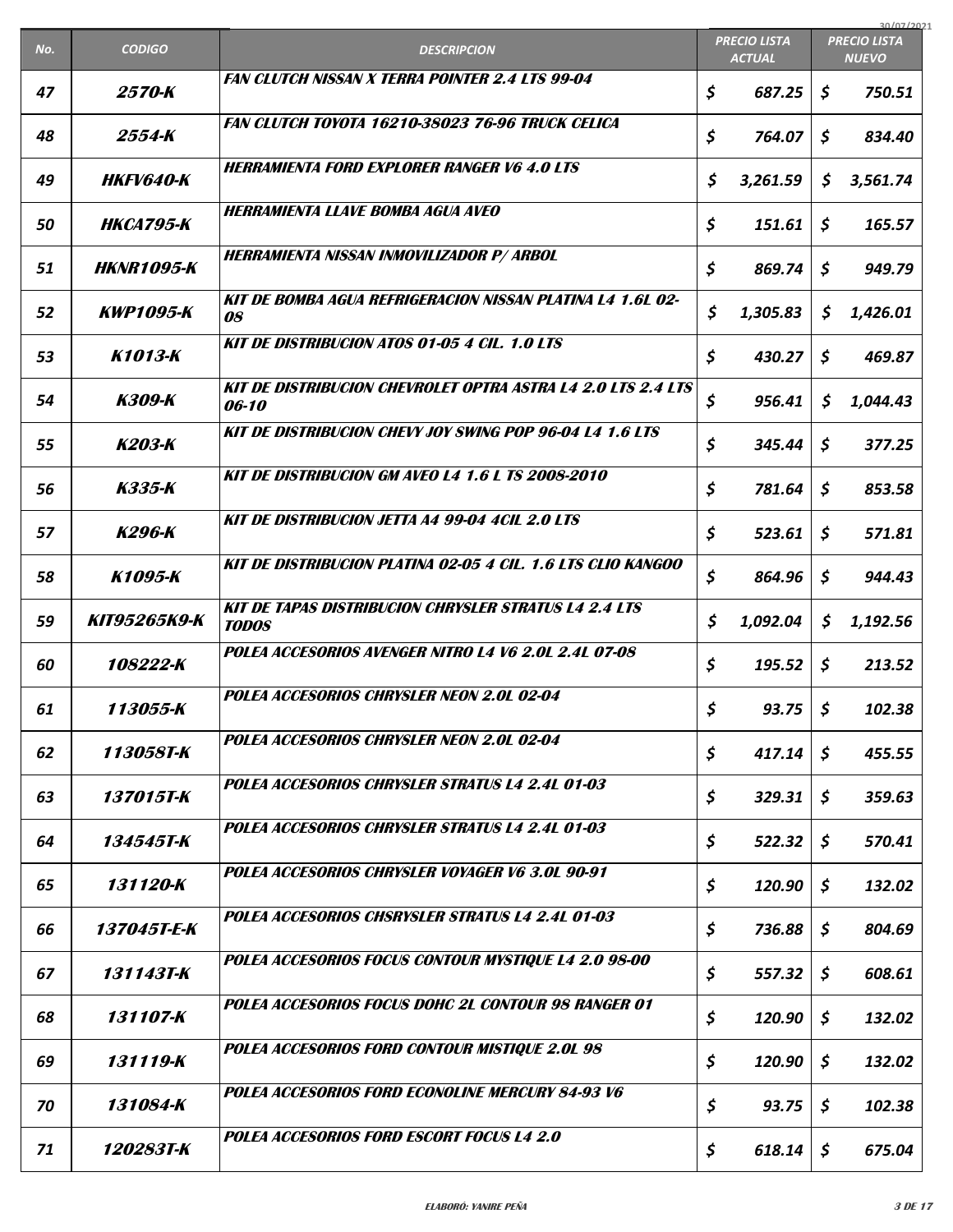|     |                         |                                                        |                                      | 30/07/2021                          |
|-----|-------------------------|--------------------------------------------------------|--------------------------------------|-------------------------------------|
| No. | <b>CODIGO</b>           | <b>DESCRIPCION</b>                                     | <b>PRECIO LISTA</b><br><b>ACTUAL</b> | <b>PRECIO LISTA</b><br><b>NUEVO</b> |
| 72  | 137037-K                | POLEA ACCESORIOS FORD FIESTA COURIER 1.6L 03-06        | \$<br>120.90                         | \$<br>132.02                        |
| 73  | 131085-K                | POLEA ACCESORIOS FORD MICROBUS V8 350 5.8L RANGER 2001 | \$<br>171.10                         | \$<br>186.86                        |
| 74  | 131088-K                | POLEA ACCESORIOS FORD RANGER 2001 4 CIL. 2.9L 91-98    | \$<br>115.75                         | \$<br>126.42                        |
| 75  | 131125-K                | POLEA ACCESORIOS FORD TOPAZ 2.3L 92-94                 | \$<br>129.09                         | \$<br>141.00                        |
| 76  | 131086-K                | POLEA ACCESORIOS FORD WINSTAR RANGER 2.9L 96-01        | \$<br>93.75                          | \$<br>102.38                        |
| 77  | 131081-K                | POLEA ACCESORIOS G.M. CAVALIER CUTLASS 85-94 V6 3.1L   | \$<br>93.75                          | \$<br>102.38                        |
| 78  | 113068T-K               | POLEA ACCESORIOS G.M. CHEVY 1.6L 94-05                 | \$<br>269.47                         | \$<br>294.28                        |
| 79  | 137027-K                | POLEA ACCESORIOS G.M. CHEVY CON A/A 1.6L 94-04         | \$<br>105.40                         | \$<br>115.10                        |
| 80  | 137028-K                | POLEA ACCESORIOS G.M. CHEVY CON A/A 1.6L 94-04         | \$<br>241.81                         | \$<br>264.06                        |
| 81  | 113078T-K               | POLEA ACCESORIOS G.M. CORSA MERIVA ASTRA 1.8L 01-04    | \$<br>383.26                         | \$<br>418.53                        |
| 82  | <i><b>120472T-K</b></i> | POLEA ACCESORIOS G.M. CRUZE SONIC L4 1.6L 11-15        | \$<br>223.55                         | \$<br>244.13                        |
| 83  | 137046T-K               | POLEA ACCESORIOS G.M. LUV ASTRA OPTRA 2.0L 2.4L        | \$<br>550.40                         | \$<br>601.06                        |
| 84  | 131117-K                | POLEA ACCESORIOS G.M. S10 SUBURBAN 95-00               | \$<br>176.67                         | \$<br>192.92                        |
| 85  | 131082-K                | POLEA ACCESORIOS G.M. SILVERADO 87-92 V8 7.4L          | \$<br>161.96                         | \$<br>176.89                        |
| 86  | 113053-K                | POLEA ACCESORIOS G.M. SUBURBAN S10 95-00               | \$<br>93.75                          | \$<br>102.38                        |
| 87  | 130267-K                | POLEA ACCESORIOS G.M. TRACKER L4 2.0L 99-04            | \$<br>221.28                         | \$<br>241.66                        |
| 88  | 131104-K                | POLEA ACCESORIOS GM 1.6L 4 CIL. AVEO 05                | \$<br>132.51                         | \$<br>144.71                        |
| 89  | 139031-K                | POLEA ACCESORIOS GM SUBURBAN V8 5.7L 92-00             | \$<br>120.90                         | \$<br>132.02                        |
| 90  | 130017-K                | POLEA ACCESORIOS GM TORNADO L4 1.8L                    | \$<br>120.90                         | \$<br>132.02                        |
| 91  | 137525-K                | POLEA ACCESORIOS LUPO GOL L4 1.6L 07-12                | \$<br>273.76                         | \$<br>298.95                        |
| 92  | 131080-K                | POLEA ACCESORIOS MUSTANG PICK UP ECONOLINE 94-99 V8    | \$<br>93.75                          | \$<br>102.38                        |
| 93  | 113042T-K               | POLEA ACCESORIOS NEON L4 2.0L 16V 00-05                | \$<br>574.88                         | \$<br>627.79                        |
| 94  | 113039-K                | POLEA ACCESORIOS NISSAN APRIO L4 1.6L 16V 2008-2009    | \$<br>129.35                         | \$<br>141.25                        |
| 95  | 113079T-K               | POLEA ACCESORIOS NISSAN PLATINA 1.6L 03-               | \$<br>521.43                         | \$<br>569.42                        |
| 96  | 113054-K                | POLEA ACCESORIOS NISSAN PLATINA 1.6L 03-05             | \$<br>93.75                          | \$<br>102.38                        |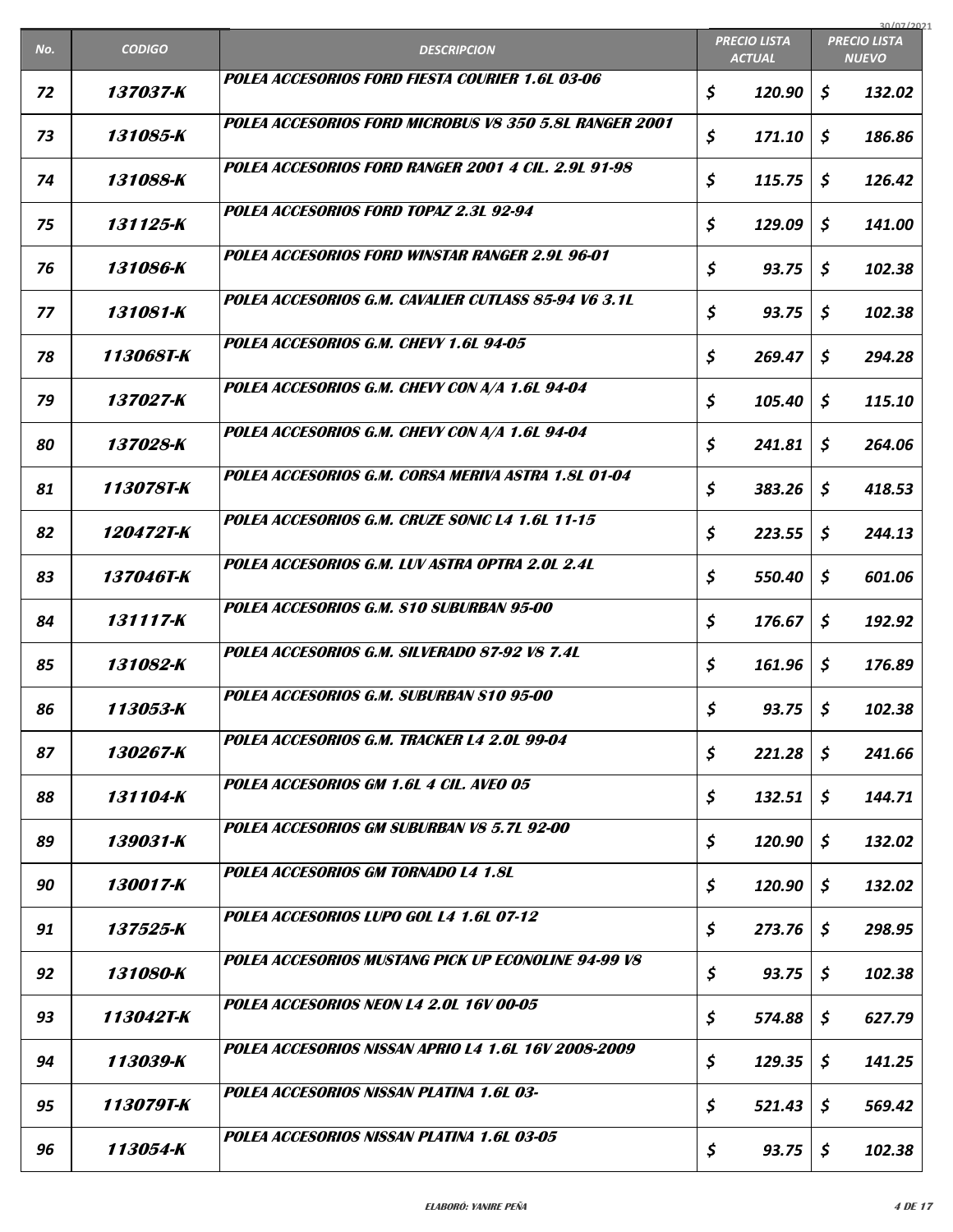|            |                         |                                                           |                                      | 30/07/2021                          |
|------------|-------------------------|-----------------------------------------------------------|--------------------------------------|-------------------------------------|
| No.        | <b>CODIGO</b>           | <b>DESCRIPCION</b>                                        | <b>PRECIO LISTA</b><br><b>ACTUAL</b> | <b>PRECIO LISTA</b><br><b>NUEVO</b> |
| 97         | 113040-K                | POLEA ACCESORIOS NISSAN PLATINA 4L 1.6L 16V 02-06 C       | \$<br>369.59                         | \$<br>403.60                        |
| 98         | <i><b>137035T-K</b></i> | POLEA ACCESORIOS NISSAN TSURU I II III 1.8L L4            | \$<br>273.76                         | \$<br>298.95                        |
| 99         | <i><b>131303</b></i>    | POLEA ACCESORIOS NISSAN TSURU L4 1.6L 15-17               | \$<br>270.40                         | \$<br>295.30                        |
| 100        | 130077-K                | POLEA ACCESORIOS NISSAN URVAN 2.4L 07-11                  | \$<br>248.63                         | \$<br>271.51                        |
| 101        | <i>120039T-K</i>        | POLEA ACCESORIOS OPTRA L4 2.0L 08-11                      | \$<br>223.79                         | \$<br>244.39                        |
| 102        | 101089-K                | POLEA ACCESORIOS PEUGEOT 206 1.4 1.6L L4 00-04            | \$<br>349.06                         | \$<br>381.20                        |
| 103        | 113092-K                | POLEA ACCESORIOS PEUGEOT 206 L4 1.6 03-07                 | \$<br>479.06                         | \$<br>523.16                        |
| 104        | 101079-K                | POLEA ACCESORIOS PEUGEOT 206 L4 1.6L 16V                  | \$<br>276.04                         | \$<br>301.45                        |
| 105        | 131109-K                | POLEA ACCESORIOS PEUGEOT 206 REPUESTO L4 1.6 03-07        | \$<br>196.21                         | \$<br>214.29                        |
| 106        | 113030-K                | POLEA ACCESORIOS PEUGEOT 307 L4 2.0L 2003-2005            | \$<br>173.39                         | \$<br>189.35                        |
| 107        | 131108-K                | POLEA ACCESORIOS RAM 91-94 JEEP 93-94                     | \$<br>93.75                          | \$<br>102.38                        |
| 108        | 137055T-K               | POLEA ACCESORIOS STRATUS 2.4 PT CRUSIER                   | \$<br>603.38                         | \$<br>658.91                        |
| 109        | 137066T-K               | POLEA ACCESORIOS TORNADO CORSA L4 1.8L                    | \$<br>453.71                         | \$<br>495.46                        |
| <b>110</b> | 130018-K                | POLEA ACCESORIOS TOWN & COUNTRY CALIBER L4 V6 2.0L 06-07  | \$<br>93.75                          | \$<br>102.38                        |
| 111        | 130016-K                | POLEA ACCESORIOS TOYOTA CAROLLA 4 CIL. 1.8L STRATUS 90045 | \$<br>214.43                         | \$<br>234.18                        |
| 112        | 131114-K                | <b>POLEA ACCESORIOS VOYAGER</b>                           | \$<br>120.90                         | \$<br>132.02                        |
| 113        | 101090-K                | POLEA ACCESORIOS VW BORA L5 2.5L 05-09                    | \$<br>93.75                          | \$<br>102.38                        |
| 114        | 101091-K                | POLEA ACCESORIOS VW BORA L5 2.5L 05-09 G                  | \$<br>93.75                          | \$<br>102.38                        |
| 115        | 113065T-K               | POLEA ACCESORIOS VW JETTA A4 2.0L 99-05                   | \$<br>409.94                         | \$<br>447.67                        |
| 116        | 113080T-K               | POLEA ACCESORIOS VW POINTER CARIBE GOLF JETTA L4 1.8L     | \$<br>341.10                         | \$<br>372.50                        |
| 117        | 131100-K                | POLEA ACCESORIOS VW REPUESTO DE TENSOR 90284              | \$<br>93.75                          | \$<br>102.38                        |
| 118        | 123040T-K               | <b>POLEA DISTRIBUCION CHEVROLET AVEO 1.6 08</b>           | \$<br>232.30                         | \$<br>253.69                        |
| 119        | 123039T-K               | <b>POLEA DISTRIBUCION CHEVROLET AVEO 1.6 08</b>           | \$<br>371.52                         | \$<br>405.71                        |
| 120        | 120364T-K               | POLEA DISTRIBUCION DART LEBARON VOLARE L4 2.2L 82-89      | \$<br>460.81                         | \$<br>503.23                        |
| 121        | 113066T-K               | POLEA DISTRIBUCION G.M. CORSA L4 1.8L 02-05               | \$<br>345.82                         | \$<br>377.67                        |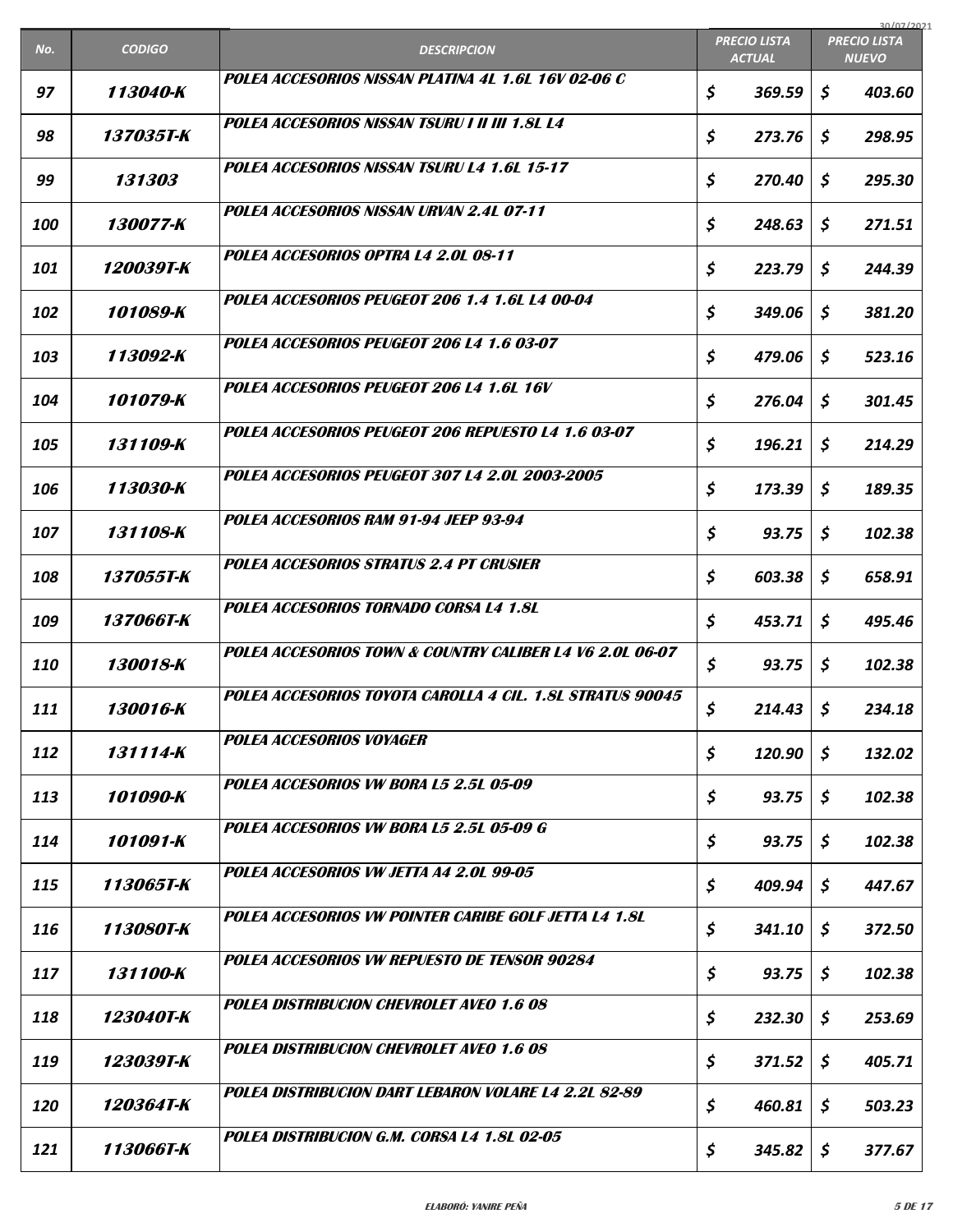| No. | <b>CODIGO</b> | <b>DESCRIPCION</b>                                      | <b>PRECIO LISTA</b><br><b>ACTUAL</b> | 30/07/2021<br><b>PRECIO LISTA</b><br><b>NUEVO</b> |          |
|-----|---------------|---------------------------------------------------------|--------------------------------------|---------------------------------------------------|----------|
| 122 | 113073T-K     | POLEA DISTRIBUCION NISSAN PLATINA 1.6L 03-0             | \$<br>257.48                         | \$                                                | 281.17   |
| 123 | 130010T-K     | POLEA DISTRIBUCION PEUGEOT 206 L4 1.6L 001-05           | \$<br>280.61                         | \$                                                | 306.43   |
| 124 | 90284-K       | <b>TENSOR BEEATLE AUDI 4CIL 1.8 LTS FI TURBO</b>        | \$<br>607.26                         | \$                                                | 634.58   |
| 125 | 90067-K       | <b>TENSOR CHEVY 1.4 LTS TS 1.6 LTS C A/A 94-05</b>      | \$<br>438.02                         | \$                                                | 457.73   |
| 126 | 90209-K       | <b>TENSOR CHRYSLER DODGE EAGLE PLYMOUTH P&amp;V</b>     | \$<br>768.48                         | \$                                                | 803.06   |
| 127 | 90215-K       | <b>TENSOR CHRYSLER DODGE PICKUP &amp; VAN JEEP</b>      | \$<br>711.98                         | \$                                                | 744.02   |
| 128 | 90214-K       | <b>TENSOR CHRYSLER DODGE PLYMOUTH</b>                   | \$<br>568.82                         | \$                                                | 594.41   |
| 129 | 90254-K       | TENSOR CHRYSI ER GRAND CHEROKEE DAKOTA                  | \$<br>813.87                         | \$                                                | 850.49   |
| 130 | 90046-K       | <b>TENSOR CHRYSLER STRATUS L4 2.0 LTS 2.4 LTS 01-08</b> | \$<br>638.77                         | \$                                                | 667.50   |
| 131 | 90045-K       | <b>TENSOR CHRYSLER STRATUS L4 2.4 LTS 01-05</b>         | \$<br>780.62                         | \$                                                | 815.74   |
| 132 | 90280-K       | <b>TENSOR CHRYSLER VOYAGER V6 3.3 LTS 01-02</b>         | \$<br>577.38                         | \$                                                | 603.37   |
| 133 | 137044T-K     | <b>TENSOR DE TIEMPO SEAT IBIZA 1.6L 01-02</b>           | \$<br>445.83                         | \$                                                | 486.87   |
| 134 | 90297-K       | <b>TENSOR FORD CONTOUR V6 2.5 LTS 95-00 MYSTIQ</b>      | \$<br>760.65                         | \$                                                | 794.89   |
| 135 | 90055-K       | <b>TENSOR FORD ECOSPORT L4 2.0 LTS 04-08 6 CANALES</b>  | \$<br>623.75                         | \$                                                | 651.81   |
| 136 | 90308-K       | <b>TENSOR FORD ESCORT L4 2.0 LTS TS DOHC 98-03</b>      | \$<br>705.50 \$                      |                                                   | 737.25   |
| 137 | 90051-K       | <b>TENSOR FORD FIESTA IKON L4 1.6 LTS 03-08</b>         | \$<br>2,389.17                       | \$                                                | 2,496.68 |
| 138 | 90318-K       | <b>TENSOR FORD FOCUS L4 2.0 LTS 00-04 DOH</b>           | \$<br>637.55                         | \$                                                | 666.23   |
| 139 | 90394-K       | <b>TENSOR FORD GHIA 6V 1.0 LTS 91-94</b>                | \$<br>695.62                         | \$                                                | 726.93   |
| 140 | 90217-K       | <b>TENSOR FORD LINCOLN MERCURY WINDSTAR</b>             | \$<br>592.30                         | \$                                                | 618.95   |
| 141 | 90381-K       | <b>TENSOR FORD MAZDA MERCURY</b>                        | \$<br>488.85                         | \$                                                | 510.86   |
| 142 | 90222-K       | <b>TENSOR FORD PASSENGER CARS FORD PICKUPS</b>          | \$<br>743.07                         | \$                                                | 776.50   |
| 143 | 90230-K       | <b>TENSOR FORD PICKUP VANS MAZDA MERCURI</b>            | \$<br>512.62                         | \$                                                | 535.68   |
| 144 | 90261-K       | <b>TENSOR FORD POLEA TENSORA FORD RANGER 2.3</b>        | \$<br>661.75                         | \$                                                | 691.53   |
| 145 | 90262-K       | <b>TENSOR FORD WINDSTAR V6 3.8L 99-02</b>               | \$<br>890.78                         | \$                                                | 930.86   |
| 146 | 90372-K       | <b>TENSOR FUSION FOCUS L4 2.0L 07-10</b>                | \$<br>690.80                         | \$                                                | 721.88   |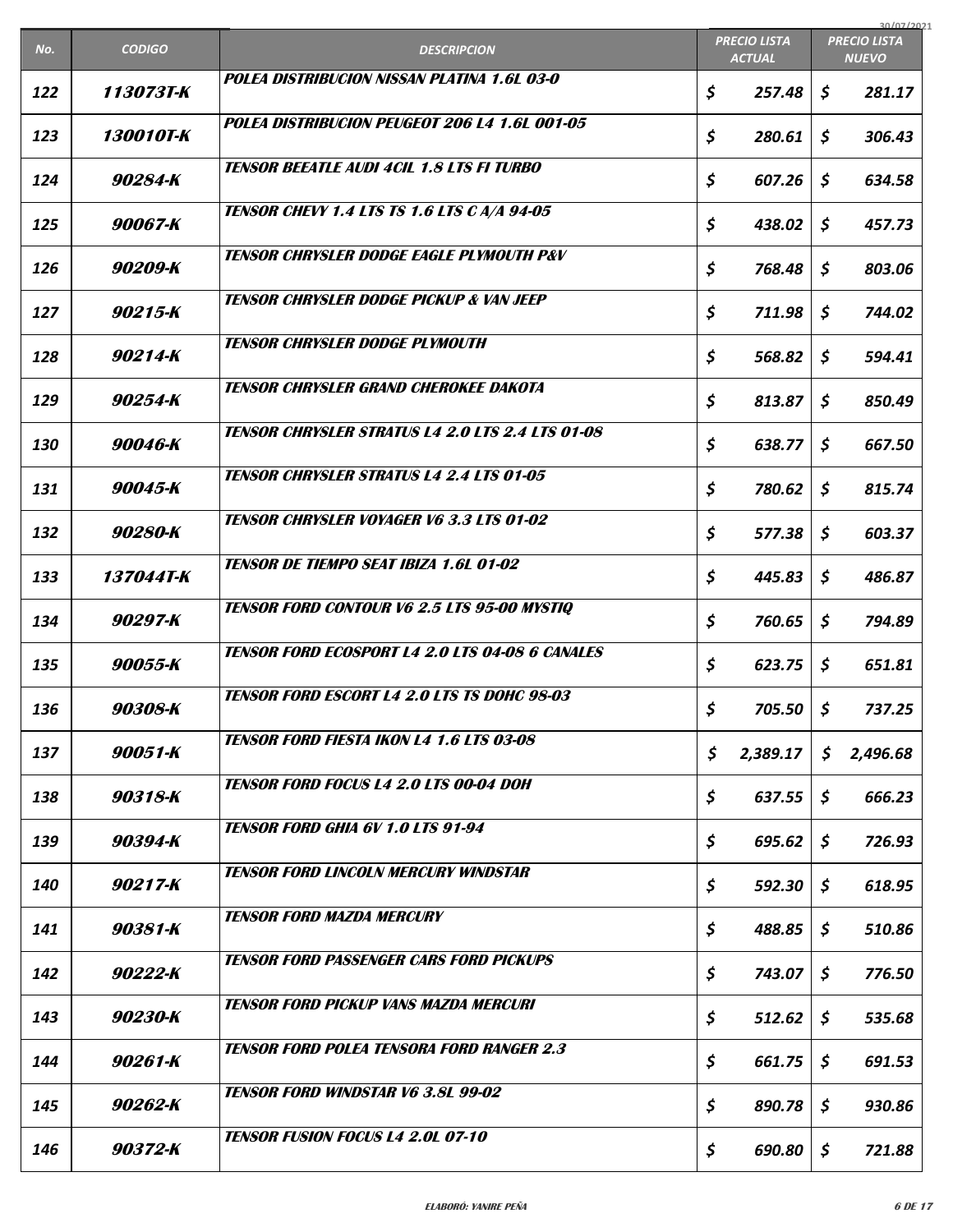| No.        | <b>CODIGO</b> | <b>DESCRIPCION</b>                                                                      | <b>PRECIO LISTA</b> |    | 30/07/2021<br><b>PRECIO LISTA</b> |
|------------|---------------|-----------------------------------------------------------------------------------------|---------------------|----|-----------------------------------|
|            |               | <b>TENSOR GM ASTRA L4 2.2L 03-05</b>                                                    | <b>ACTUAL</b>       |    | <b>NUEVO</b>                      |
| 147        | 90069-K       |                                                                                         | \$<br>526.02        | \$ | 549.69                            |
| 148        | 90068-K       | <b>TENSOR GM ASTRA MERIVA TIGRA 1.6 1.8L 98-02</b>                                      | \$<br>623.75        | \$ | 651.81                            |
| 149        | 90201-K       | <b>TENSOR GM ASTRO VAN AMG CHEVROLET</b>                                                | \$<br>607.26        | \$ | 634.58                            |
| <b>150</b> | 90071-K       | <b>TENSOR GM AVEO 4CIL 1.6L SUZUKI SWIFT</b>                                            | \$<br>654.54        | \$ | 683.99                            |
| 151        | 90231-K       | <b>TENSOR GM BLAZER V6 4.3L 5.0L 5.7 7.4</b>                                            | \$<br>493.98        | \$ | 516.21                            |
| 152        | 90241-K       | <b>TENSOR GM BUICK CHEVROLET OLDSMOBILE PONTIAC</b>                                     | \$<br>509.02        | \$ | 531.93                            |
| 153        | 90203-K       | <b>TENSOR GM CAVALIER CUTLAS CADILLAC CHEVROLET</b>                                     | \$<br>583.20        | \$ | 609.45                            |
| 154        | 90229-K       | <b>TENSOR GM CHEVROLET PONTIAC</b>                                                      | \$<br>760.72        | \$ | 794.96                            |
| 155        | 90052-K       | <b>TENSOR GM OPTRA 14 07-09</b>                                                         | \$<br>686.87        | \$ | 717.77                            |
| 156        | 90267-K       | <b>TENSOR GM SUZUKI TRAIL BLAZER 96-98 4L</b>                                           | \$<br>750.77        | \$ | 784.55                            |
| 157        | 90042-K       | <b>TENSOR MITSUBISHI LANSER 2.0L L4 07-11</b>                                           | \$<br>775.67        | \$ | 810.57                            |
| 158        | 90050-K       | <b>TENSOR NEON L4 2.0L 95-05</b>                                                        | \$<br>2,177.01      | \$ | 2,274.98                          |
| 159        | 90322-K       | <b>TENSOR NISSAN ALTIMA XTRAIL L4 2.5L 02-08</b>                                        | \$<br>766.91        | \$ | 801.42                            |
| 160        | 90013         | <b>TENSOR PARA ACCESORIOS CHRYSI ER RAM 700 14 1.61 15-17</b>                           | \$<br>738.48        | \$ | 771.72                            |
| 161        | 131301        | <b>TENSOR PARA ACCESORIOS DODGE CHARGER V6 3.6L 11-18</b>                               | \$<br>$180.00$ \$   |    | 196.58                            |
| 162        | 90625         | <b>TENSOR PARA ACCESORIOS FORD ECO SPORT L4 2.0L 11-17</b>                              | \$<br>765.91        | \$ | 800.38                            |
| 163        | <i>90096</i>  | <b>TENSOR PARA ACCESORIOS FORD FOCUS L5 2.5L TURBO 07-11</b>                            | \$<br>855.53        | \$ | 894.02                            |
| 164        | <i>90669</i>  | TENSOR PARA ACCESORIOS HYUNDAI ELANTRA SANTA FE TUCSON<br><b>SPORTAGE L4 2.0L 01-07</b> | \$<br>702.17        | \$ | 733.77                            |
| 165        | 90059-K       | <b>TENSOR PEUGEOT 206 PARTNER L4 1.6L 16V</b>                                           | \$<br>549.48        | \$ | 574.21                            |
| 166        | 90060-K       | <b>TENSOR PEUGEOT 307 406 L4 2.0L 16V 03-05</b>                                         | \$<br>508.38        | \$ | 531.26                            |
| 167        | 90236-K       | <b>TENSOR PICKUP VAN FORD</b>                                                           | \$<br>586.62        | \$ | 613.01                            |
| 168        | 90237-K       | <b>TENSOR PICKUPS VANS FORD LINCOLN</b>                                                 | \$<br>664.48        | \$ | 694.38                            |
| 169        | 90054-K       | <b>TENSOR PLATINA CLIO 1.6 16V 03-05</b>                                                | \$<br>473.38        | \$ | 494.68                            |
| 170        | 905573-K      | <b>TENSOR POINTER CON AIRE ACONDICIONADO</b>                                            | \$<br>868.19        | \$ | 907.27                            |
| 171        | 90076-K       | <b>TENSOR RENAULT MEGANE II L4 2.0L 2005</b>                                            | \$<br>682.45        | \$ | 713.15                            |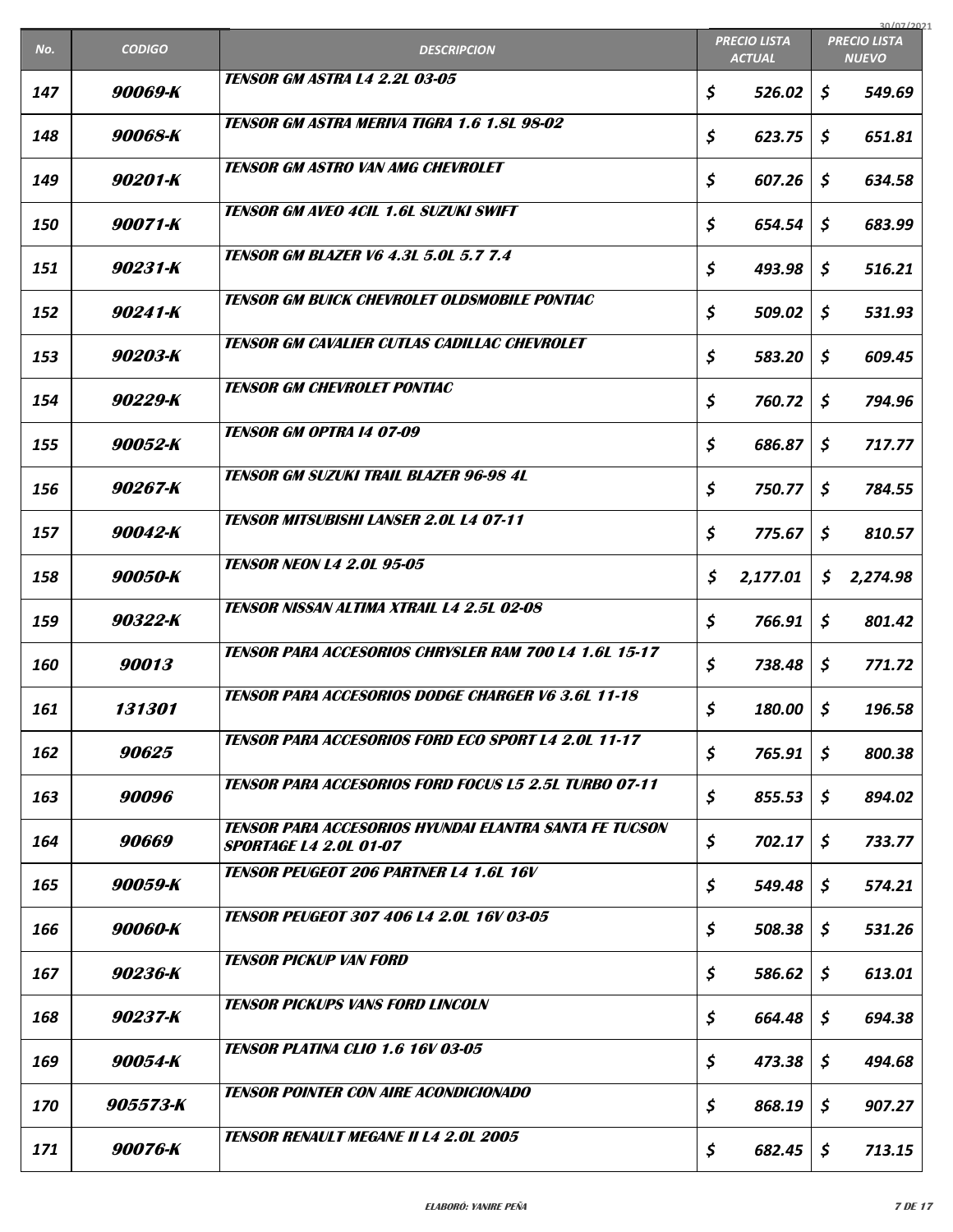| No. | <b>CODIGO</b>         | <b>DESCRIPCION</b>                                                                                       | <b>PRECIO LISTA</b> |               | 30/07/2021<br><b>PRECIO LISTA</b> |
|-----|-----------------------|----------------------------------------------------------------------------------------------------------|---------------------|---------------|-----------------------------------|
|     |                       | <b>TENSOR TIIDA L4 1.8L 08-10</b>                                                                        |                     | <b>ACTUAL</b> | <b>NUEVO</b>                      |
| 172 | 90089-K               |                                                                                                          | \$                  | 686.56        | \$<br>717.46                      |
| 173 | 90041-K               | <b>TENSOR URVAN LA 2.5L 08-11</b>                                                                        | \$                  | 965.62        | \$<br>1,009.08                    |
| 174 | 33849-K               | <i><b>TERMOSTATO DODGE L4 2.0L 2.4L 98-06</b></i>                                                        | \$                  | 127.35        | \$<br>139.07                      |
| 175 | 33238-K               | <b>TERMOSTATO FORD ESCAPE V6 3.5L 11-12</b>                                                              | \$                  | 166.86        | \$<br>182.22                      |
| 176 | 33339-K               | <b>TERMOSTATO FORD FOCUS L4 2.0L 00-04</b>                                                               | \$                  | 149.29        | \$<br>163.05                      |
| 177 | 33009-K               | <b>TERMOSTATO FORD WINDSTAR V6 3.0L 3.8L 98-03</b>                                                       | \$                  | 104.61        | \$<br>114.24                      |
| 178 | 13346-K               | <b>TERMOSTATO GM CHEVY C2 JOY SWING L4 1.6L 98-12</b>                                                    | \$                  | 104.61        | \$<br>114.24                      |
| 179 | 33568-K               | <b>TERMOSTATO HONDA CIVIC L4 1.6L 98-00</b>                                                              | \$                  | 149.29        | \$<br>163.05                      |
| 180 | 33868-K               | <b>TERMOSTATO MITSUBISHI LANCER L4 2.4L 04-06</b>                                                        | \$                  | 164.67        | \$<br>179.85                      |
| 181 | 23389-G1-K            | <b>TERMOSTATO NISSAN APRIO L4 1.6 LTS 2008</b>                                                           | \$                  | 127.35        | \$<br>139.07                      |
| 182 | 33941-K               | TERMOSTATO NISSAN SENTRA L4 2.5L 04-10                                                                   | \$                  | 164.67        | \$<br>179.85                      |
| 183 | 33708-K               | <b>TERMOSTATO NISSAN TSURU L4 1.6 LTS 98-12</b>                                                          | \$                  | 149.29        | \$<br>163.05                      |
| 184 | 33923-K               | <b>TERMOSTATO VW JETTA L4 1.8L 2.0L 00-08</b>                                                            | \$                  | 127.35        | \$<br>139.07                      |
| 185 | <i><b>THOO3</b></i>   | TOMA PARA ANTICONGELANTE ACURA HONDA TSX ACCORD CIVIC CR-<br>VL4 2.4L 03-14                              | \$                  | 264.74        | \$<br>289.11                      |
| 186 | <b>TB172</b>          | <b>TOMA PARA ANTICONGELANTE BMW X5 X6 L6 3.0L 07-10</b>                                                  | \$                  | 1,485.05      | \$<br>1,621.71                    |
| 187 | <b>TG693T</b>         | TOMA PARA ANTICONGELANTE CHEVROLET EQUINOX V6 3.0L 10-17                                                 | \$                  | 1,431.78      | \$<br>1,563.54                    |
| 188 | <b>TF295</b>          | TOMA PARA ANTICONGELANTE FORD MAZDA MERCURY EXPLORER<br><b>TRACK B4000 MOUNTAINER V6 4.0L SOHC 00-09</b> | \$                  | 79.12         | \$<br>86.40                       |
| 189 | <i><b>TM5146</b></i>  | TOMA PARA ANTICONGELANTE MERCEDES-BENZ SLK230 L4 2.3L 96-<br>04                                          | \$                  | 343.82        | \$<br>375.47                      |
| 190 | <b>TM356</b>          | <b>TOMA PARA ANTICONGELANTE MITSUBISHI LANCER OUTLANDER L4</b><br>2.0L 11-18                             | \$                  | 232.43        | \$<br>253.84                      |
| 191 | <b>IT5148</b>         | TOMA PARA ANTICONGELANTE TOYOTA 4 RUNNER TACOMA V6 4.0L<br>03-18                                         | \$                  | 464.10        | \$<br>506.82                      |
| 192 | <b>TV010</b>          | TOMA PARA ANTICONGELANTE VOLKSWAGEN AMAROK TRANSPORTER<br><b>L4 2.0L DISEL 11-17</b>                     | \$                  | 603.69        | \$<br>630.87                      |
| 193 | <b>TV121N</b>         | TOMA PARA ANTICONGELANTE VOLKSWAGEN BEETLE JETTA PASSAT<br>L5 2.5 L20 11-15                              | \$                  | 260.70        | \$<br>272.44                      |
| 194 | <b>TV121M</b>         | TOMA PARA ANTICONGELANTE VOLKSWAGEN BEETLE JETTA PASSAT<br>L5 2.5L 11-15                                 | \$                  | 232.43        | \$<br>242.90                      |
| 195 | <i><b>TV291BE</b></i> | TOMA PARA ANTICONGELANTE VOLKSWAGEN TIGUAN L4 1.4L 13-17                                                 | \$                  | 79.92         | \$<br>83.52                       |
| 196 | <b>TN311-K</b>        | TOMA REFRIFERANTE NISSAN DATSUN PICK UP 69/UP                                                            | \$                  | 91.16         | \$<br>99.57                       |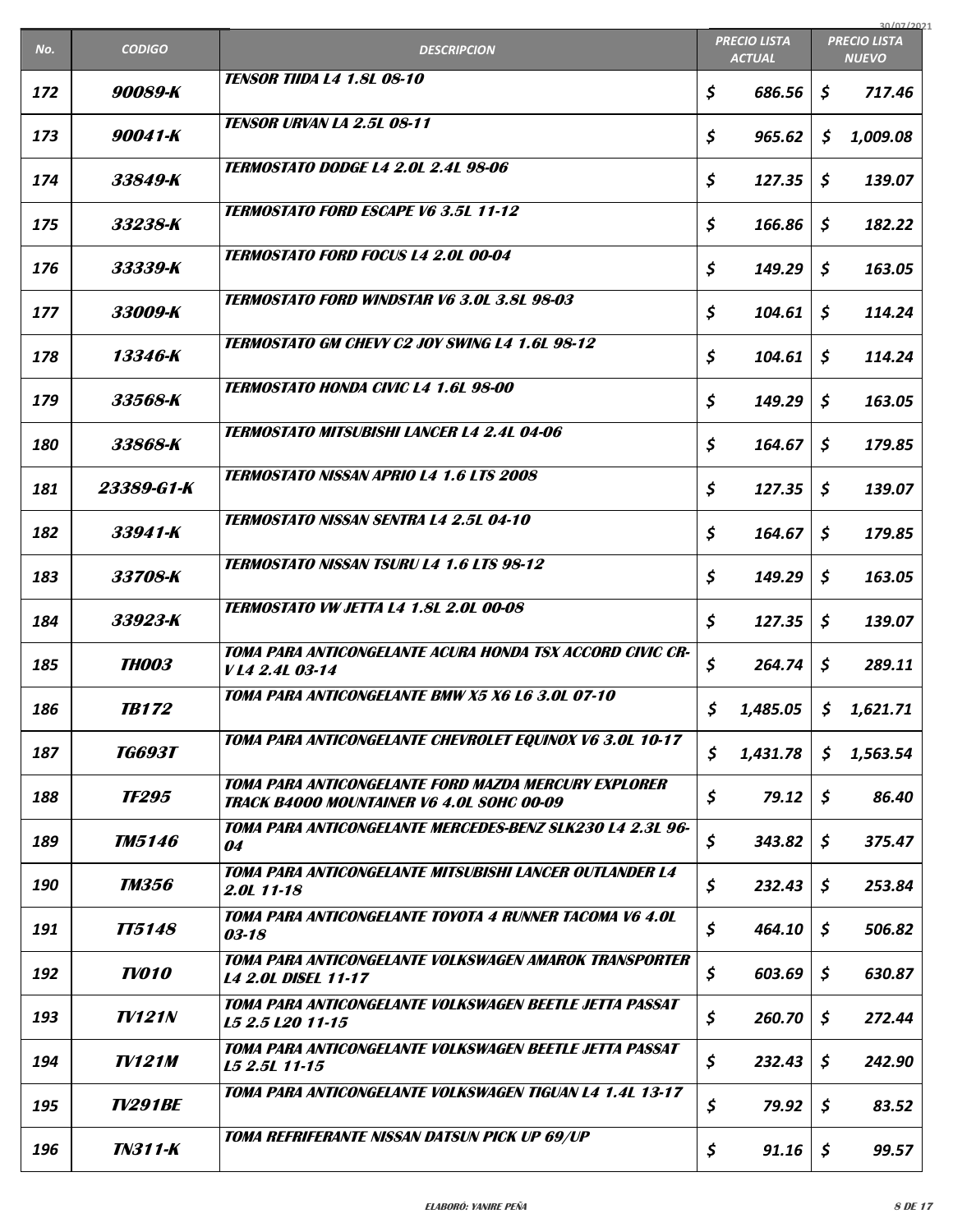|     |                          |                                                                             |                                      | 30/07/2021                          |
|-----|--------------------------|-----------------------------------------------------------------------------|--------------------------------------|-------------------------------------|
| No. | <b>CODIGO</b>            | <b>DESCRIPCION</b>                                                          | <b>PRECIO LISTA</b><br><b>ACTUAL</b> | <b>PRECIO LISTA</b><br><b>NUEVO</b> |
| 197 | <b>TV291F-K</b>          | <b>TOMA REFRIGERANTE A4 L4 1.8 LTS 99-10</b>                                | \$<br>61.48                          | \$<br>64.25                         |
| 198 | TV291B-K                 | <b>TOMA REFRIGERANTE A4 NEW BEETLE L6 2.5 LTS 99-00</b>                     | \$<br>32.92                          | \$<br>34.40                         |
| 199 | TG278-K                  | <b>TOMA REFRIGERANTE AVEO L4 1.6 LTS 04-07</b>                              | \$<br>164.67                         | \$<br>179.85                        |
| 200 | <b>TV291E-K</b>          | <b>TOMA REFRIGERANTE BORA L6 2.5 LTS 02-10</b>                              | \$<br>52.71                          | \$<br>55.07                         |
| 201 | <i><b>TF073-K</b></i>    | <b>TOMA REFRIGERANTE BRONCO V8 65-69</b>                                    | \$<br>79.41                          | \$<br>86.72                         |
| 202 | TG255T-K                 | TOMA REFRIGERANTE CHEVY CORSA 1.4 LTS 1.6 LT S C/T                          | \$<br>193.21                         | \$<br>210.99                        |
| 203 | <b>TC582-K</b>           | TOMA REFRIGERANTE CHRYSLER AVENGER CALIBER L4 2.4 LTS 08-<br>11             | \$<br>1,176.98                       | \$<br>1,285.30                      |
| 204 | TC183-K                  | TOMA REFRIGERANTE CHRYSLER NEON 2.0 LTS DOHC 95-99 T/A                      | \$<br>65.88                          | \$<br>71.94                         |
| 205 | <b>TC184-K</b>           | TOMA REFRIGERANTE CHRYSLER STRATUS TURBO 2.4 LTS 4 CIL. 96-<br>02 T/A       | \$<br>81.24                          | \$<br>88.73                         |
| 206 | <b>ТС199-К</b>           | <b>TOMA REFRIGERANTE CHRYSLER VOYAGER V6 3.0 LTS TS 00-05</b>               | \$<br>230.56                         | \$<br>251.80                        |
| 207 | <b>TF480KIT-K</b>        | <b>TOMA REFRIGERANTE CONTOUR COUGAR FOCUS L4 2.0 2 ENTRADAS</b>             | \$<br>597.21                         | \$<br>652.18                        |
| 208 | <b>TV133EN-K</b>         | TOMA REFRIGERANTE DERBY A3 1.8 LTS 95-97                                    | \$<br>43.92                          | \$<br>45.90                         |
| 209 | <b>TC182-K</b>           | <b>TOMA REFRIGERANTE DODGE STRATUS L4 2.4 LTS 1995-2006</b>                 | \$<br>65.88                          | \$<br>71.94                         |
| 210 | <b>ТС190-К</b>           | <b>TOMA REFRIGERANTE DURANGO LS 3.9 LTS 00-03</b>                           | \$<br>122.98                         | \$<br>134.32                        |
| 211 | <b>TF285-K</b>           | <b>TOMA REFRIGERANTE ECO SPORT L4 2.5 LTS 04-05</b>                         | \$<br>$677.62$ \$                    | 739.99                              |
| 212 | <i><b>TF286KIT-K</b></i> | <b>TOMA REFRIGERANTE ESCAPE L4 2.5 LTS 07-10</b>                            | \$<br>371.90                         | \$<br>406.13                        |
| 213 | <b>TF293KIT-K</b>        | TOMA REFRIGERANTE EXPLORER RANGER L4 4.0 LTS 97-01                          | \$<br>532.57                         | \$<br>581.58                        |
| 214 | <b>TF089-K</b>           | <b>TOMA REFRIGERANTE F100 150 250 350 V8 62-92</b>                          | \$<br>80.77                          | \$<br>88.22                         |
| 215 | <b>TF478DA-K</b>         | TOMA REFRIGERANTE FIESTA FOCUS L4 2.0 LTS 16V 95-02 98-04                   | \$<br>92.20                          | \$<br>100.68                        |
| 216 | <b>TF280KIT-K</b>        | TOMA REFRIGERANTE FOCUS L4 2.0 LTS 16V 00-04                                | \$<br>424.68                         | \$<br>463.77                        |
| 217 | <b>TF275AL-K</b>         | <b>TOMA REFRIGERANTE FORD COURIER 1.6 LTS</b>                               | \$<br>788.22                         | \$<br>860.77                        |
| 218 | <b>TF275KIT-K</b>        | <b>TOMA REFRIGERANTE FORD COURIER 1.6 LTS KIT COMPLETO</b>                  | \$<br>363.84                         | \$<br>397.32                        |
| 219 | <i><b>TF294KIT-K</b></i> | <b>TOMA REFRIGERANTE FORD EXPLORER HOUSING C/TERMOSTATO</b><br><b>ROSCA</b> | \$<br>532.57                         | \$<br>581.58                        |
| 220 | <i><b>TF297KIT-K</b></i> | <b>TOMA REFRIGERANTE FORD EXPLORER RANGER V6 4.0 LTS 02-05</b>              | \$<br>532.57                         | \$<br>581.58                        |
| 221 | <b>TF292KIT-K</b>        | <b>TOMA REFRIGERANTE FORD EXPLORER V6 4.0 LTS 2005-2010</b>                 | \$<br>527.56                         | \$<br>576.12                        |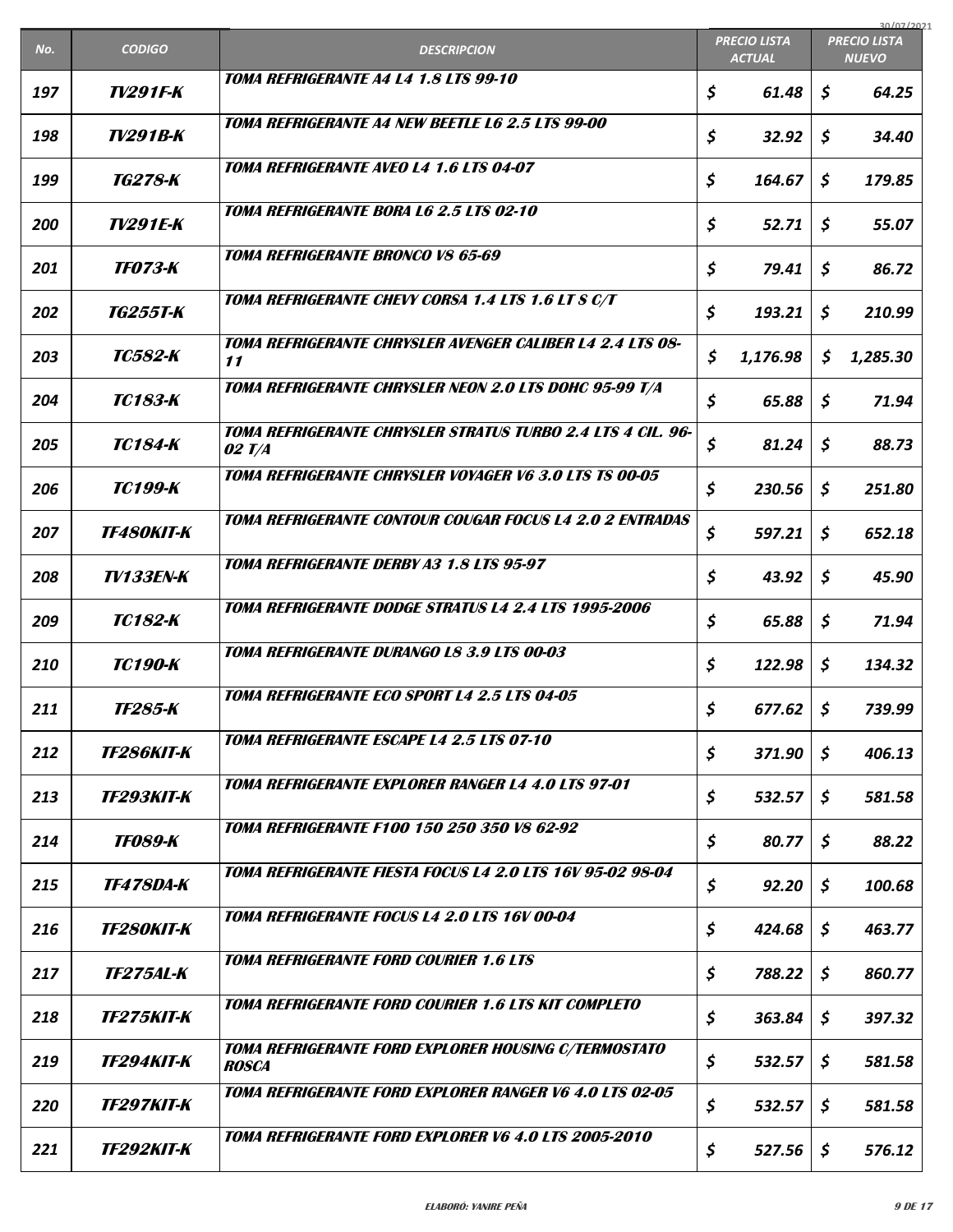|     |                          |                                                                              |                                      | 30/07/2021                          |
|-----|--------------------------|------------------------------------------------------------------------------|--------------------------------------|-------------------------------------|
| No. | <b>CODIGO</b>            | <b>DESCRIPCION</b>                                                           | <b>PRECIO LISTA</b><br><b>ACTUAL</b> | <b>PRECIO LISTA</b><br><b>NUEVO</b> |
| 222 | <i><b>TF274AL-K</b></i>  | TOMA REFRIGERANTE FORD FIESTA KA IKON 1.6 LTS ALUMINIO                       | \$<br>788.22                         | \$<br>860.77                        |
| 223 | <i><b>TF274KIT-K</b></i> | TOMA REFRIGERANTE FORD FIESTA KA IKON 1.6 LTS KIT COMPLETO                   | \$<br>363.84                         | \$<br>397.32                        |
| 224 | <b>TF0924-K</b>          | <b>TOMA REFRIGERANTE FORD FIESTA L4 1.6 LTS 99-02</b>                        | \$<br>149.29                         | \$<br>163.05                        |
| 225 | <b>TF300-K</b>           | TOMA REFRIGERANTE FORD FOCUS L4 2.0 LTS SOHC C/SENSOR Y<br><b>TERMOSTATO</b> | \$<br>562.09                         | \$<br>613.81                        |
| 226 | <i><b>TF296KIT-K</b></i> | <b>TOMA REFRIGERANTE FORD MUSTANG V6 4.0 LTS</b>                             | \$<br>527.56                         | \$<br>576.12                        |
| 227 | <i>TG277-K</i>           | TOMA REFRIGERANTE G.M. ASTRA VECTRA ZAFIRA L4 1.8 LTS 01-07                  | \$<br>742.14                         | \$<br>810.45                        |
| 228 | TG728-K                  | TOMA REFRIGERANTE G.M. OPTRA L4 2.0 LTS 07-10                                | \$<br>240.95                         | \$<br>263.14                        |
| 229 | TG923T-K                 | TOMA REFRIGERANTE G.M. SPARK L4 1.2 LTS 11-14                                | \$<br>731.48                         | \$<br>798.80                        |
| 230 | <i><b>TG228KIT-K</b></i> | <b>TOMA REFRIGERANTE G.M.CRUZE SONIC L4 1.8 LTS 11-15</b>                    | \$<br>1,234.63                       | \$<br>1,348.26                      |
| 231 | <b>TV111CL-K</b>         | TOMA REFRIGERANTE GOL/SAVEIRO L4 1.6 2016                                    | \$<br>520.99                         | \$<br>544.43                        |
| 232 | TV619-K                  | TOMA REFRIGERANTE GOLF JETTA A3 93-98                                        | \$<br>32.92                          | \$<br>34.40                         |
| 233 | <b>TV087B-K</b>          | TOMA REFRIGERANTE GOLF JETTA A4 1.4 2.6 2.3 LTS L4 99-03                     | \$<br>32.92                          | \$<br>34.40                         |
| 234 | <b>TV133E-F-K</b>        | <b>TOMA REFRIGERANTE GOLF JETTA L4 1.8 LTS 88-98</b>                         | \$<br>43.92                          | \$<br>45.90                         |
| 235 | <b>TV087C-K</b>          | TOMA REFRIGERANTE GOLF JETTA L4 1.8 LTS 99-03                                | \$<br>32.92                          | \$<br>34.40                         |
| 236 | <b>TV145C-K</b>          | <b>TOMA REFRIGERANTE GOLF JETTA L4 2.0 LTS 93-98</b>                         | \$<br>69.56                          | \$<br>72.69                         |
| 237 | TV145P-K                 | <b>TOMA REFRIGERANTE GOLF JETTA L4 88-10</b>                                 | \$<br>19.77                          | \$<br>20.66                         |
| 238 | <i><b>TH505-K</b></i>    | TOMA REFRIGERANTE HOUSING ATOS C/DEFROSTER (ANTI-EMPA-<br>ANTE               | \$<br>180.58                         | \$<br>197.22                        |
| 239 | TV132B-K                 | <b>TOMA REFRIGERANTE JETTA CORSA L4 1.8 LTS 84-93</b>                        | \$<br>39.53                          | \$<br>41.31                         |
| 240 | <b>TV087A-K</b>          | <b>TOMA REFRIGERANTE JETTA L4 A4 2.0 LTS 99-05</b>                           | \$<br>32.92                          | \$<br>34.40                         |
| 241 | <b>ТС169-К</b>           | TOMA REFRIGERANTE LINEA K SHADOW SPIRIT L4 2.2 2.5 LTS 82-<br>90             | \$<br>59.30                          | \$<br>64.76                         |
| 242 | TG262-K                  | <b>TOMA REFRIGERANTE MALIBU L6 2.4 LTS 96-00</b>                             | \$<br>68.05                          | \$<br>74.33                         |
| 243 | <b>TC181-K</b>           | <b>TOMA REFRIGERANTE NEON L4 2.0 LTS 00-06</b>                               | \$<br>83.43                          | \$<br>91.13                         |
| 244 | <b>TC185-K</b>           | <b>TOMA REFRIGERANTE NEON STRATUS L4 2.0 LTS 03-05 02-06</b>                 | \$<br>109.78                         | \$<br>119.90                        |
| 245 | TV291D-K                 | <b>TOMA REFRIGERANTE NEW BEETLE SHARAN L4 1.8 LTS 99-00</b>                  | \$<br>32.92                          | \$<br>34.40                         |
| 246 | <b>TP5980-K</b>          | TOMA REFRIGERANTE PEUGEOT 106 206 307 L4 1.4 LTS 1.6 LTS<br>16V 04-05        | \$<br>371.90                         | \$<br>406.13                        |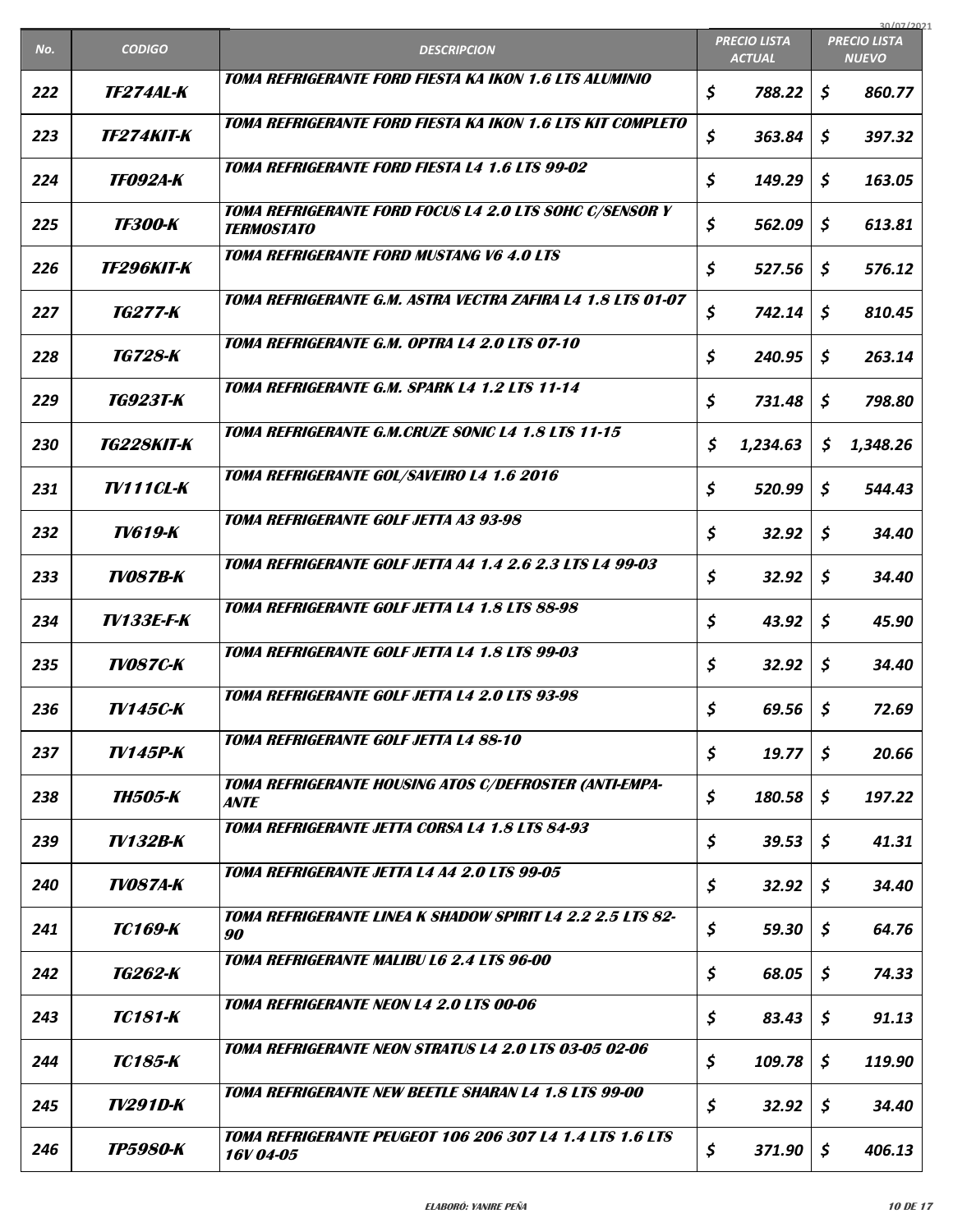| No. | <b>CODIGO</b>            | <b>DESCRIPCION</b>                                                              | <b>PRECIO LISTA</b> |        | 30/07/2021<br><b>PRECIO LISTA</b> |              |
|-----|--------------------------|---------------------------------------------------------------------------------|---------------------|--------|-----------------------------------|--------------|
|     |                          |                                                                                 | <b>ACTUAL</b>       |        |                                   | <b>NUEVO</b> |
| 247 | <b>TP001-K</b>           | TOMA REFRIGERANTE PEUGEOT 304 1.4 1.6 2.0 LTS L4 16V 00-07                      | \$                  | 127.35 | \$                                | 139.07       |
| 248 | TG251-K                  | <b>TOMA REFRIGERANTE PICK UP V8 73-78</b>                                       | \$                  | 90.64  | \$                                | 98.99        |
| 249 | <b>TV118D-K</b>          | <b>TOMA REFRIGERANTE POLO L4 1.4 LTS 02-08</b>                                  | \$                  | 35.13  | \$                                | 36.71        |
| 250 | <b>TV121C-K</b>          | <b>TOMA REFRIGERANTE POLO L4 2.9 LTS 00-01</b>                                  | \$                  | 46.12  | \$                                | 48.19        |
| 251 | <i>TN307-K</i>           | TOMA REFRIGERANTE SENTRA L4 1.8 LTS 16V 1992-1994                               | \$                  | 109.78 | \$                                | 119.90       |
| 252 | <i><b>TH503-K</b></i>    | <b>TOMA REFRIGERANTE T/A ATOS 01-04 HOUSING</b>                                 | \$                  | 169.06 | \$                                | 184.64       |
| 253 | <b>TF280-K</b>           | TOMA REFRIGERANTE T/A FORD FOCUS 16V 4 CIL. 2.0 00-03                           | \$                  | 40.93  | \$                                | 44.72        |
| 254 | <i><b>TF273-K</b></i>    | <b>TOMA REFRIGERANTE T/A HOUSING FOCUS</b>                                      | \$                  | 276.64 | \$                                | 302.10       |
| 255 | <b>TH501-K</b>           | TOMA REFRIGERANTE T/A HYUNDAI ATOS 01-04 PARA BULBO                             | \$                  | 96.62  | \$                                | 105.52       |
| 256 | <b>TN179-K</b>           | TOMA REFRIGERANTE T/A NISSAN PLATINA Y CLIO 03 UP                               | \$                  | 50.49  | \$                                | 55.13        |
| 257 | <i><b>TN250-K</b></i>    | TOMA REFRIGERANTE T/A NISSAN TSURU I II III 83-88                               | \$                  | 75.04  | \$                                | 81.95        |
| 258 | <b>TN312-K</b>           | TOMA REFRIGERANTE T/A NISSAN TSURU I II III SENTRA 96-UP                        | \$                  | 76.86  | \$                                | 83.96        |
| 259 | <b>TV133B-K</b>          | TOMA REFRIGERANTE T/A VW A2 87-92 2 BULBOS 2 SALIDAS                            | \$                  | 39.53  | \$                                | 41.31        |
| 260 | <b>TV144H-K</b>          | TOMA REFRIGERANTE T/A VW A3 DERBY Y TRANSMISION MANUAL 93-<br>99                | \$                  | 72.44  | \$                                | 75.69        |
| 261 | <b>TV121B-K</b>          | TOMA REFRIGERANTE T/A VW POINTER 1.6 1.8 4CIL 98-UP                             | \$                  | 37.31  | \$                                | 38.98        |
| 262 | <b>TV1331-K</b>          | TOMA REFRIGERANTE T/A VW POINTER 1.8 LTS 97-05 DERBY VAN<br>91                  | \$                  | 116.37 | \$                                | 121.61       |
| 263 | <b>TF118-K</b>           | TOMA REFRIGERANTE THUNDERBIRD COUGAR V8 4.2 LTS 5.8 LTS<br>75-02                | \$                  | 163.73 | \$                                | 178.80       |
| 264 | TV132-K                  | TOMA REFRIGERANTE TOLEDO JETTA A4 L4 2.0 LTS 99-04                              | \$                  | 57.09  | \$                                | 59.66        |
| 265 | TV111B-K                 | <b>TOMA REFRIGERANTE VOLKSWAGEN LUPO LTS 1.6 LTS 05-06</b>                      | \$                  | 578.51 | \$                                | 604.53       |
| 266 | <b>TS0262-K</b>          | TOMA REFRIGERANTE VW VENTO L4 1.6 LTS 14-16 2 TERMOSTATOS                       | \$                  | 919.88 | \$                                | 961.27       |
| 267 | <i><b>TF295KIT-K</b></i> | <b>TOMA REFRIGERENTE FORD EXPLORER SPORT V6 4.0 LTS TS 00</b><br><b>PRESION</b> | \$                  | 527.56 | \$                                | 576.12       |
| 268 | <b>TRG675-K</b>          | <b>TUBO REFRIGERANTE ASTRA G.M 1.4 LTS 1.8 LTS</b>                              | \$                  | 206.37 | \$                                | 225.37       |
| 269 | <i>TRG8854-K</i>         | <b>TUBO REFRIGERANTE CHEVY L4 1.6 LTS TS 97-11</b>                              | \$                  | 177.85 | \$                                | 194.23       |
| 270 | <i>TRC25265-K</i>        | TUBO REFRIGERANTE CHRYSLER CARAVAN LEBARON V6 3.0 LTS 93-<br>96                 | \$                  | 302.99 | \$                                | 330.89       |
| 271 | <b>TRC31987-K</b>        | TUBO REFRIGERANTE CHRYSLER VOYAGER CARAVAN V6 3.0 LTS 93-<br>96                 | \$                  | 276.64 | \$                                | 302.10       |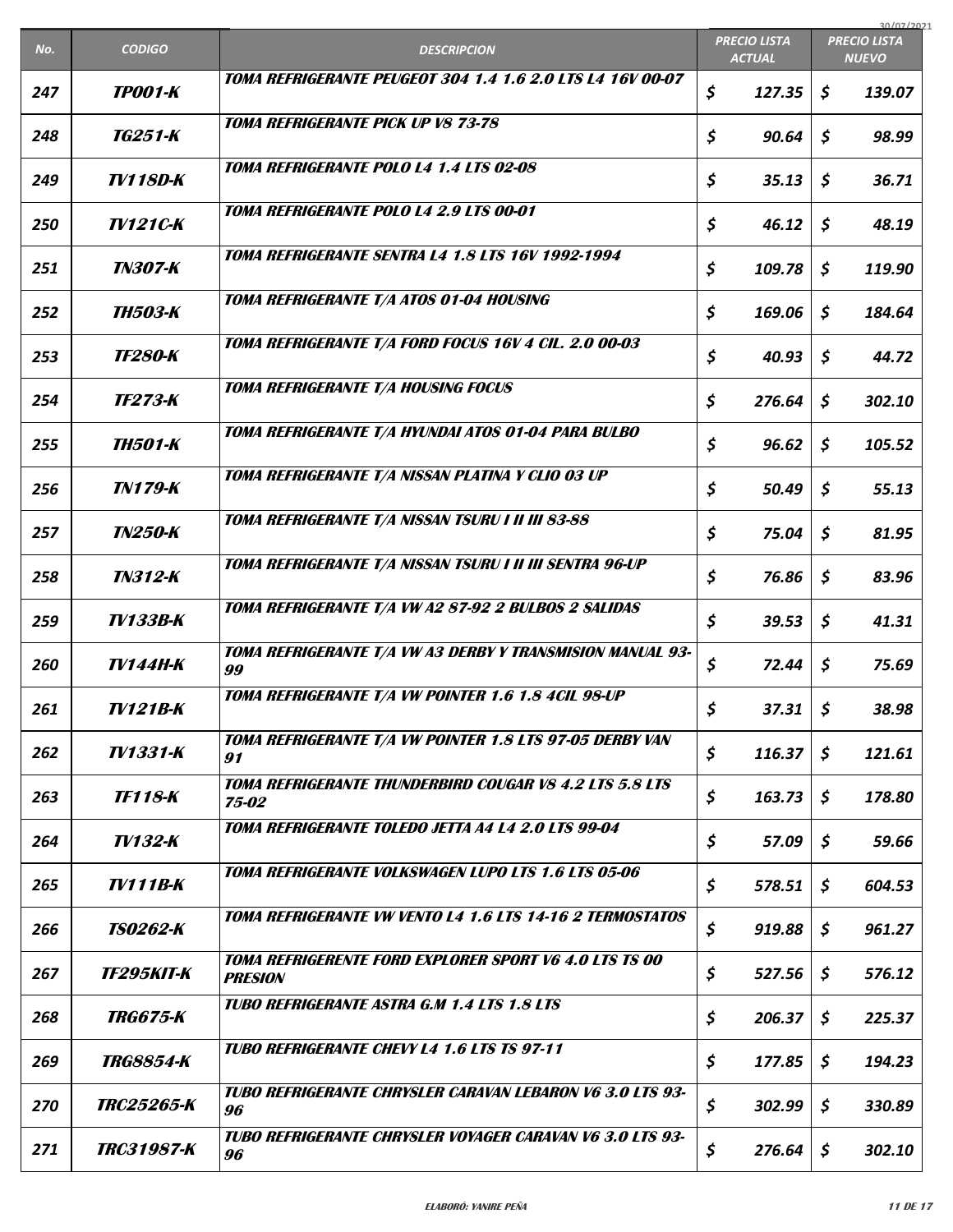|     |                           |                                                                                                         |                                      | 30/07/2021                          |
|-----|---------------------------|---------------------------------------------------------------------------------------------------------|--------------------------------------|-------------------------------------|
| No. | <b>CODIGO</b>             | <b>DESCRIPCION</b>                                                                                      | <b>PRECIO LISTA</b><br><b>ACTUAL</b> | <b>PRECIO LISTA</b><br><b>NUEVO</b> |
| 272 | <b>TRG8094-K</b>          | TUBO REFRIGERANTE CORSA MERIVA TORNADO LA 1.8 LTS 03-08                                                 | \$<br>144.91                         | \$<br>158.25                        |
| 273 | <i><b>TRF90BA-K</b></i>   | <b>TUBO REFRIGERANTE FOCUS L4 2.0 LTS 00-04</b>                                                         | \$<br>144.91                         | \$<br>158.25                        |
| 274 | <i>TRF8548AA-K</i>        | <b>TUBO REFRIGERANTE FORD WINDSTAR V6 3.8 LTS 1999</b>                                                  | \$<br>671.89                         | \$<br>733.73                        |
| 275 | <b>TRF663AA-K</b>         | <b>TUBO REFRIGERANTE FORD WINDSTAR V6 3.8 LTS 1999-2003</b>                                             | \$<br>371.06                         | \$<br>405.22                        |
| 276 | <i><b>TRF8548BC-K</b></i> | <b>TUBO REFRIGERANTE FORD WINDSTAR V6 3.8 LTS 2000</b>                                                  | \$<br>351.30                         | \$<br>383.64                        |
| 277 | <b>TRG719-K</b>           | TUBO REFRIGERANTE GM CORSA MERIVA ASTRA 2004                                                            | \$<br>144.91                         | \$<br>158.25                        |
| 278 | <b>TRNOQAB-K</b>          | <b>TUBO REFRIGERANTE PLATINA L4 1.6 LTS 16V</b>                                                         | \$<br>201.98                         | \$<br>220.58                        |
| 279 | <i>TRV065D-K</i>          | TUBO REFRIGERANTE VW CROSS FOX LUPO POLO L4 1.6 LTS 03-11                                               | \$<br>149.29                         | \$<br>163.05                        |
| 280 | <b>TRV065A-K</b>          | TUBO REFRIGERANTE VW POINTER L4 1.8 LTS 2002-2005 S/AA                                                  | \$<br>238.31                         | \$<br>260.26                        |
| 281 | <b>P015</b>               | <b>BOMBA REFRIGERANTE CHEVROLET AVEO L4 1.5 L 18-21 CAVALIER</b><br>L4 1.5 L 18-21                      | \$<br>2,933.77                       | \$<br>3,065.79                      |
| 282 | P1400-K                   | <b>BOMBA REFRIGERANTE MINI COOPER CABRIO COOPER HATCHBACK</b><br><b>L4 1.6L 02-08 SIN SUPERGARGADOR</b> | \$<br>4,799.34                       | \$<br>5,241.02                      |
| 283 | DA403638T-K               | <b>DEPOSITO AUDI A4 L4 1.8L 02-09</b>                                                                   | \$<br>546.31                         | \$<br>596.60                        |
| 284 | DGT03955T-K               | <b>DEPOSITO BUICK CHEVROLET ENCORE TRAX L4 1.4L 13-19</b>                                               | \$<br>270.02                         | \$<br>294.88                        |
| 285 | <b>DCC03100T-K</b>        | DEPOSITO CHEVROLET C1500 V8 5.0L 88-99                                                                  | \$<br>559.50                         | \$<br>611.01                        |
| 286 | DGT03492T-K               | <b>DEPOSITO CHEVROLET TORNADO L4 1.8L 10-17</b>                                                         | \$<br>439.15 $\vert$ \$              | 479.57                              |
| 287 | <i>DC303056T-K</i>        | <b>DEPOSITO CHRYSLER 300 V6 2.7L 3.5L 05-10</b>                                                         | \$<br>1,384.16                       | \$<br>1,511.55                      |
| 288 | DCP0498ACT-K              | DEPOSITO CHRYSLER PACIFICA V6 3.5L 3.8L 4.0L 04-08                                                      | \$<br>1,317.39                       | \$<br>1,438.64                      |
| 289 | <b>DCS95575T-K</b>        | <b>DEPOSITO CHRYSLER STRATUS L4 2.4L 95-00</b>                                                          | \$<br>439.89                         | \$<br>480.39                        |
| 290 | <b>DC303307T-K</b>        | DEPOSITO DODGE CONCORDE V6 2.7L 3.2L 98-04                                                              | \$<br>1,561.12                       | \$<br>1,704.79                      |
| 291 | DDH4F100-K                | <b>DEPOSITO DODGE H100 L4 2.5L 06-10</b>                                                                | \$<br>537.88                         | \$<br>587.39                        |
| 292 | <b>DDJ03379T-K</b>        | <b>DEPOSITO DODGE JOURNEY V6 3.6L 11-17</b>                                                             | \$<br>1,073.65                       | \$<br>1,172.46                      |
| 293 | <b>DFM03982T-K</b>        | <b>DEPOSITO DODGE MONDEO L4 2.0L 2.5L 01-07</b>                                                         | \$<br>487.45                         | \$<br>532.33                        |
| 294 | <b>DFF21362T-K</b>        | <b>DEPOSITO FORD FIESTA FUSION 14 1.6L 02-08</b>                                                        | \$<br>445.50                         | \$<br>486.50                        |
| 295 | <i><b>DFC03335T-K</b></i> | <b>DEPOSITO FORD CONTOUR L4 2.0L 98-00</b>                                                              | \$<br>692.09                         | \$<br>755.79                        |
| 296 | <b>DFC03597T-K</b>        | <b>DEPOSITO FORD CONTOUR V6 2.5L 98-00</b>                                                              | \$<br>647.96                         | \$<br>707.60                        |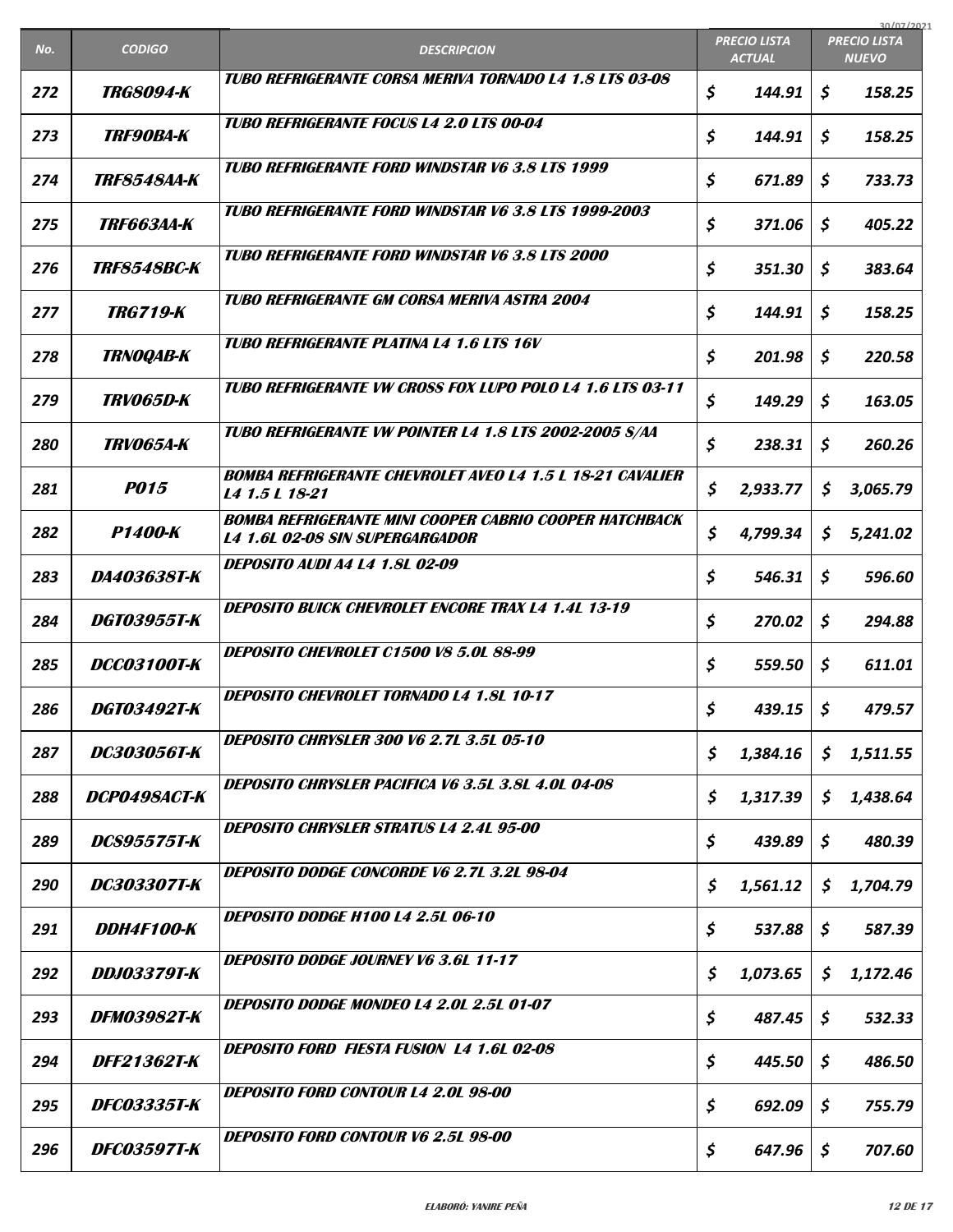|     |                         |                                                                                                                |                                      |          |                                     | 30/07/2021 |
|-----|-------------------------|----------------------------------------------------------------------------------------------------------------|--------------------------------------|----------|-------------------------------------|------------|
| No. | <b>CODIGO</b>           | <b>DESCRIPCION</b>                                                                                             | <b>PRECIO LISTA</b><br><b>ACTUAL</b> |          | <b>PRECIO LISTA</b><br><b>NUEVO</b> |            |
| 297 | <b>DFE03382T-K</b>      | DEPOSITO FORD ESCAPE FOCUS L4¶ÿ 1.6L, 2.0L 12-18                                                               | \$                                   | 312.57   | \$                                  | 341.34     |
| 298 | <i>DFF03212T-K</i>      | <b>DEPOSITO FORD F-150 V8 4.9L 87-97</b>                                                                       | \$                                   | 1,089.29 | \$                                  | 1,189.55   |
| 299 | <i>DFF03278T-K</i>      | <b>DEPOSITO FORD FOCUS L4 2.0L 12-18</b>                                                                       | \$                                   | 373.12   | \$                                  | 407.46     |
| 300 | <b>DFE03215T-K</b>      | <b>DEPOSITO FORD MERCURY ESCAPE MARINER V6 3.0L 01-12</b>                                                      | \$                                   | 674.46   | \$                                  | 736.54     |
| 301 | <b>DHC9101CT-К</b>      | <b>DEPOSITO HONDA CIVIC L4 1.7L 01-005</b>                                                                     | \$                                   | 348.29   | \$                                  | 380.36     |
| 302 | <i>DCC8156AT-K</i>      | <i><b>DEPOSITO JEEP PATRIOT L4 2.4L 08-15</b></i>                                                              | \$                                   | 409.43   | \$                                  | 447.12     |
| 303 | <b>DMMOOL3T-K</b>       | <b>DEPOSITO MITSUBISHI MIRAGE L3 1.2L 14-17</b>                                                                | \$                                   | 342.49   | \$                                  | 374.01     |
| 304 | <b>DNT50A10T-K</b>      | <b>DEPOSITO NISSAN SENTRA L4 1.6L 85-89</b>                                                                    | \$                                   | 281.66   | \$                                  | 307.60     |
| 305 | DNUV200AT-K             | <b>DEPOSITO NISSAN URVAN L4 2.5L 08-13</b>                                                                     | \$                                   | 464.34   | \$                                  | 507.09     |
| 306 | <b>DPM03399T-K</b>      | <b>DEPOSITO PONTIAC MATIZ L4 1.0L 04-05</b>                                                                    | \$                                   | 246.14   | \$                                  | 268.80     |
| 307 | <b>DGC03973T</b>        | DEPOSITO REFRIGERANTE CHEVROLET CHEYENNE SILVERADO V8<br>4.6L 5.3L 14-19                                       | \$                                   | 887.05   | \$                                  | 968.70     |
| 308 | <b>DFE03026T</b>        | <b>DEPOSITO REFRIGERANTE FORD EXPEDITION F-250 LOBO V6 4.6L</b><br>97-01                                       | \$                                   | 1,764.84 | \$                                  | 1,927.25   |
| 309 | <b>DMM03087T</b>        | <b>DEPOSITO REFRIGERANTE FORD MFUSION L4 2.3L 06-09 MERCURY</b><br><b>MILAN L4 2.3L 06-09</b>                  | \$                                   | 748.69   | \$                                  | 817.62     |
| 310 | <b>DBM03330T</b>        | <b>DEPOSITO REFRIGERANTE MINI COOPER CARROCERIA R50 L4 1.6L</b><br>02-08                                       | \$                                   | 645.68   | \$                                  | 705.10     |
| 311 | <i><b>DBM03331T</b></i> | <b>DEPOSITO REFRIGERANTE MINI COOPER CARROCERIA R53 L4 1.6L</b><br>02-08                                       | \$                                   | 645.68   | \$                                  | 705.10     |
| 312 | <b>DNF03629T</b>        | <b>DEPOSITO REFRIGERANTE NISSAN FRONTIER PATHFINDER XTERRA</b><br>V6 4.0L 05-07                                | \$                                   | 963.89   | \$                                  | 1,052.62   |
| 313 | <b>DVS03637T</b>        | DEPOSITO REFRIGERANTE VOLVO S60 L5 2.4L 01-09                                                                  | \$                                   | 349.75   | \$                                  | 381.95     |
| 314 | <b>DVE21407CT-K</b>     | <b>DEPOSITO VW EUROVAN TRANSPORTER L4 1.9L 2.0L 10-17</b>                                                      | \$                                   | 527.40   | \$                                  | 575.96     |
| 315 | DVG407BT-K              | DEPOSITO VW LUPO L4 1.6L 07-10                                                                                 | \$                                   | 268.78   | \$                                  | 293.51     |
| 316 | 5870-K                  | <b>FAN CLUTCH FORD RANGER L4 2.2L L5 3.2L 11-20</b>                                                            | \$                                   | 1,450.45 | \$                                  | 1,583.95   |
| 317 | 5871-K                  | <b>FAN CLUTCH IZUSU NPR L4 4.8L 98-04</b>                                                                      | \$                                   | 1,198.20 | \$                                  | 1,308.47   |
| 318 | 5802-K                  | <b>FAN CLUTCH MITSUBISHI L200 L4 2.5L DIESEL 14-18</b>                                                         | \$                                   | 1,695.13 | \$                                  | 1,851.14   |
| 319 | 5813-K                  | <b>FAN CLUTCH MITSUBISHI MONTERO SPORT V6 3.0L 97-03</b>                                                       | \$                                   | 1,872.09 | \$                                  | 2,044.37   |
| 320 | <b>HKGS338-K</b>        | <b>HERRAMIENTA PARA INSTALACION DEL KIT DE DISTRIBUCION</b><br><b>CHEVROLET CRUZE SONIC TRAX L4 1.8L 10-19</b> | \$                                   | 619.84   | \$                                  | 676.89     |
| 321 | <b>HKFF343-K</b>        | <b>HERRAMIENTA PARA INSTALACION DEL KIT DE DISTRIBUCION FORD</b><br><b>FIESTA FIGO L4 1.5L 1.6L 11-18</b>      | \$                                   | 789.22   | \$                                  | 861.86     |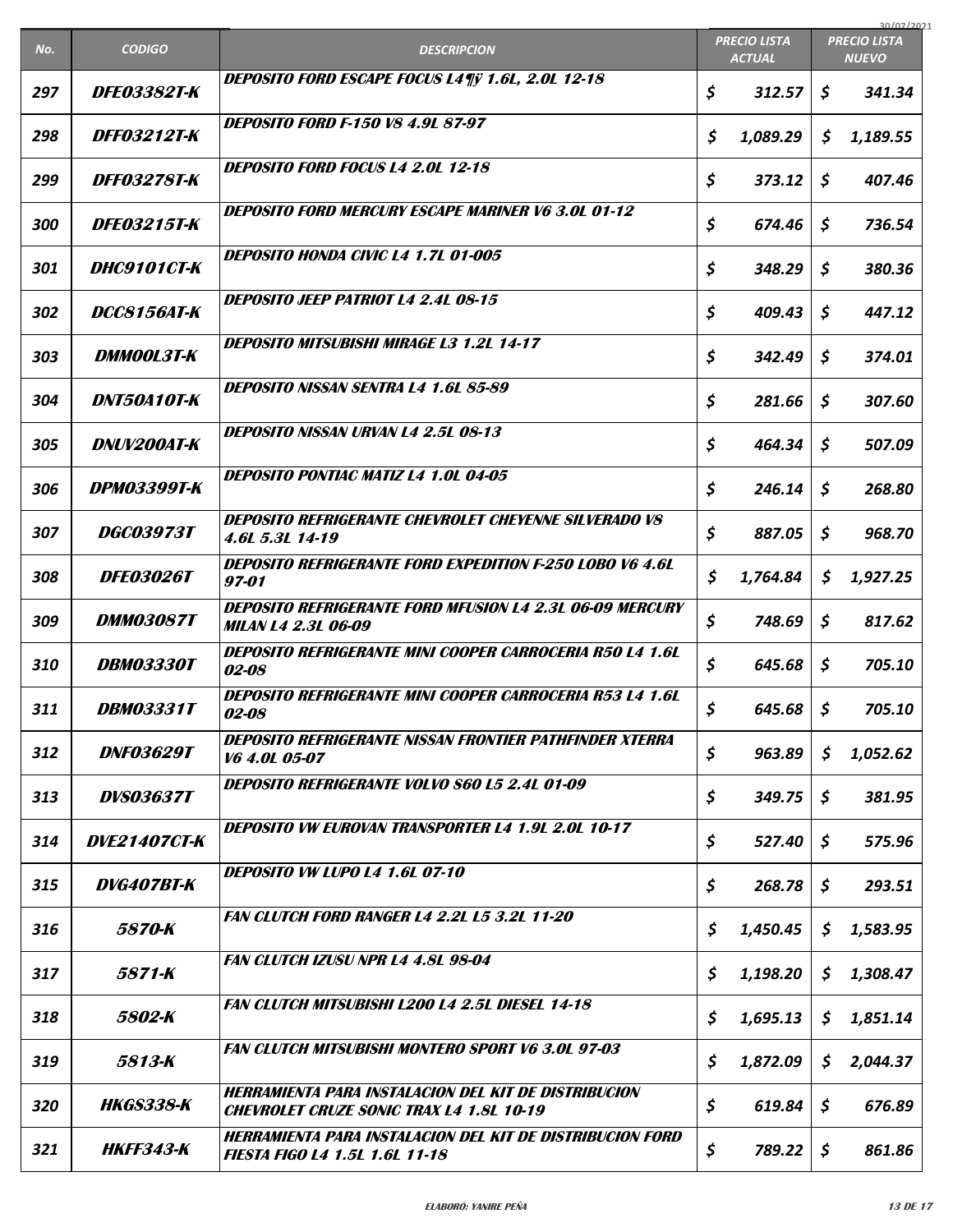|     |                  |                                                                                                          |                                      | 30/07/2021                          |  |
|-----|------------------|----------------------------------------------------------------------------------------------------------|--------------------------------------|-------------------------------------|--|
| No. | <b>CODIGO</b>    | <b>DESCRIPCION</b>                                                                                       | <b>PRECIO LISTA</b><br><b>ACTUAL</b> | <b>PRECIO LISTA</b><br><b>NUEVO</b> |  |
| 322 | <b>KWP1570-K</b> | <b>KIT DISTRIBUCION PONTIAC MATIZ L4 1.0L 99-10</b>                                                      | \$<br>930.80                         | \$<br>1,016.47                      |  |
| 323 | MG99621-K        | <b>MANGUERA CHEVROLET CHEVY L4 1.4L 1.6L 06-09</b>                                                       | \$<br>28.01                          | \$<br>30.59                         |  |
| 324 | <i>MG27384-K</i> | <b>MANGUERA CHEVROLET CHEVY L4 1.4L 1.6L 96-05</b>                                                       | \$<br>82.06                          | \$<br>89.62                         |  |
| 325 | <b>MG33781-K</b> | <i>MANGUERA CHEVROLET CORSA L4 1.8L 02-06</i>                                                            | \$<br>489.47                         | \$<br>534.53                        |  |
| 326 | 185545T-K        | POLEA ACCESORIOS AUDI A4 V6 3.0L 02-05                                                                   | \$<br>319.37                         | \$<br>348.77                        |  |
| 327 | 130092T-K        | POLEA ACCESORIOS CHEVROLET VECTRA V6 3.2L 03-05                                                          | \$<br>318.97                         | \$<br>348.33                        |  |
| 328 | 108232-K         | POLEA ACCESORIOS CHRYSLER RAM 2500 L6 5.9L 03-09                                                         | \$<br>110.07                         | \$<br>120.21                        |  |
| 329 | 131301-K         | POLEA ACCESORIOS DODGE CHARGER V6 3.6L 11-18                                                             | \$<br>180.00                         | \$<br>196.58                        |  |
| 330 | 131302-K         | POLEA ACCESORIOS DODGE VISION L4 1.6L 15-18                                                              | \$<br>323.00                         | \$<br>352.73                        |  |
| 331 | 130363-K         | POLEA ACCESORIOS FORD F-350 V8 6.0 L 03-10, F-450 V8 6.0 L 03-<br>10, F-550 V8 6.0 L 03-10, F-250 V8 6.0 | \$<br>402.13                         | \$<br>439.15                        |  |
| 332 | 103097T-K        | POLEA ACCESORIOS FORD FIESTA L4 1.4L 98-00                                                               | \$<br>545.64                         | \$<br>595.87                        |  |
| 333 | 185221T-K        | POLEA ACCESORIOS GENERAL MOTOR TRACKER L4 1.6L 99-00                                                     | \$<br>188.33                         | \$<br>205.68                        |  |
| 334 | 185126T-K        | POLEA ACCESORIOS HONDA CIVIC L4 1.3L 84-87                                                               | \$<br>419.27                         | \$<br>457.86                        |  |
| 335 | 189164-K         | POLEA ACCESORIOS HYUNDAI CADENZA SANTA FE V6 3.3L 07-19                                                  | \$<br>248.76                         | \$<br>271.67                        |  |
| 336 | 109048T-K        | POLEA ACCESORIOS LEXUS GS300 V6 3.0L 93-06                                                               | \$<br>$226.41$ \$                    | 247.25                              |  |
| 337 | 126422-K         | POLEA ACCESORIOS MAZDA 3 L4 2.0 L 10-14, 5 L4 2.3 L 10-14                                                | \$<br>486.40                         | \$<br>531.17                        |  |
| 338 | 126252-K         | POLEA ACCESORIOS MERCEDES BENZ A160 L4 1.6 L 01-05, A190<br>L4 1.6 L 01-05                               | \$<br>163.73                         | \$<br>178.80                        |  |
| 339 | 185038T-K        | POLEA ACCESORIOS MITSUBISHI ECLIPSE L4 1.8L 90-94                                                        | \$<br>257.86                         | \$<br>281.59                        |  |
| 340 | 185076T-K        | POLEA ACCESORIOS NISSAN 200SX L4 1.8L 2.0L 84-88                                                         | \$<br>367.11                         | \$<br>400.91                        |  |
| 341 | 131316-K         | POLEA ACCESORIOS NISSAN MICRA L4 1.4L 05-07                                                              | \$<br>230.96                         | \$<br>252.23                        |  |
| 342 | 131303-K         | POLEA ACCESORIOS NISSAN TSURU L4 1.6L 15-17                                                              | \$<br>270.40                         | \$<br>295.30                        |  |
| 343 | 189083-K         | POLEA ACCESORIOS SAAB 9-3 9-5 900 L4 2.0L 2.3L TURBO 94-00                                               | \$<br>226.66                         | \$<br>247.54                        |  |
| 344 | 109038T-K        | POLEA ACCESORIOS TOYOTA CAMRY V6 3.0L 02-06                                                              | \$<br>421.15                         | \$<br>459.91                        |  |
| 345 | 185207T-K        | POLEA ACCESORIOS TOYOTA TERCEL L4 1.5L 87-94                                                             | \$<br>234.42                         | \$<br>256.00                        |  |
| 346 | 185567T-K        | POLEA ACCESORIOS VOLVO C70 L5 2.3L 2.4L TURBO 98-04                                                      | \$<br>513.57                         | \$<br>560.83                        |  |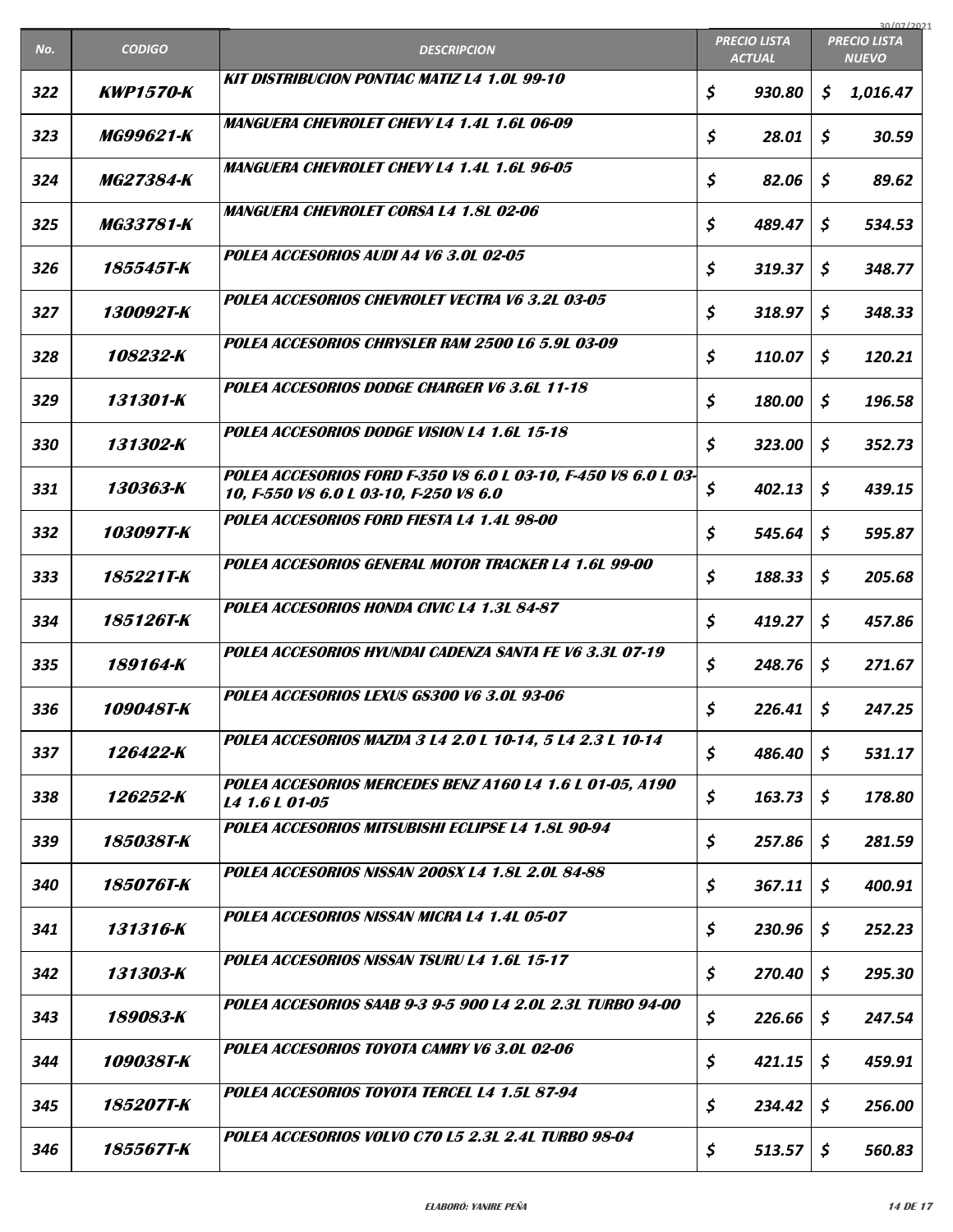|     |               |                                                                                                                       |                                      | 30/07/2021                          |
|-----|---------------|-----------------------------------------------------------------------------------------------------------------------|--------------------------------------|-------------------------------------|
| No. | <b>CODIGO</b> | <b>DESCRIPCION</b>                                                                                                    | <b>PRECIO LISTA</b><br><b>ACTUAL</b> | <b>PRECIO LISTA</b><br><b>NUEVO</b> |
| 347 | 185530T-K     | POLEA ACCESORIOS VOLVO V70 L5 2.4L 01-07                                                                              | \$<br>539.23                         | \$<br>588.86                        |
| 348 | 126141-K      | POLEA ACCESORIOS VW TUAREG V8 4.2L 06-10, AUDI A6 V8 4.2 L<br>06-10, Q7 V8 4.2 L 06-10, A8 V8 4.2 L 06-               | \$<br>158.92                         | \$<br>173.56                        |
| 349 | 90118         | POLEA ACCESORIOS VW VOLKS BUS 8-150E 9150E 13170E<br>15170E 13180E 15190E 17250E 13250E 24250E TODOS LO               | \$<br>298.55                         | \$<br>326.03                        |
| 350 | 108210-K      | POLEA PARA ACCESORIOS NISSAN URVAN L4 2.5L 07-15, NV350 L4<br>2.5L 07-15                                              | \$<br>481.57                         | \$<br>525.89                        |
| 351 | 103132T-K     | POLEA PARA DISTRIBUCION AUDI A6 V8 4.2 L 01-08, A8 V8 4.2 L<br>01-08, 86 V8 4.2 L 01-08, 88 V8 4.2 L 01               | \$<br>438.24                         | \$<br>478.57                        |
| 352 | 90009-K       | <i><b>TENSOR AUDI A4 V6 3.2L 05-09</b></i>                                                                            | \$<br>756.76                         | \$<br>790.81                        |
| 353 | 90015-K       | <b>TENSOR CHEVROLET AVEO L4 1.5L 18-20</b>                                                                            | \$<br>664.21                         | \$<br>694.09                        |
| 354 | 90013-K       | <b>TENSOR CHRYSLER RAM 700 L4 1.6L 15-17</b>                                                                          | \$<br>738.48                         | \$<br>771.72                        |
| 355 | 90602-K       | <b>TENSOR DODGE AVENGER V6 2.7L 08-10</b>                                                                             | \$<br>692.87                         | \$<br>724.05                        |
| 356 | 90632-K       | <b>TENSOR DODGE CHARGER V6 3.6L 11-17</b>                                                                             | \$<br>742.52                         | \$<br>775.94                        |
| 357 | 90664-K       | <b>TENSOR FORD E350 V8 7.3L 88-94</b>                                                                                 | \$<br>654.16                         | \$<br>683.59                        |
| 358 | 90625-K       | <b>TENSOR FORD ECOSPORT L4 2.0L 11-17</b>                                                                             | \$<br>765.91                         | \$<br>800.38                        |
| 359 | 90655-K       | <b>TENSOR FORD F-150 TRANSIT USA V6 3.5L 11-18</b>                                                                    | \$<br>719.90                         | \$<br>752.30                        |
| 360 | 90631-K       | <b>TENSOR FORD F-150 VS 5.0L 01-17</b>                                                                                | \$<br>696.28                         | \$<br>727.62                        |
| 361 | 90096-K       | <b>TENSOR FORD FOCUS L5 2.5L TURBO 07-11</b>                                                                          | \$<br>$855.53$ \$                    | 894.02                              |
| 362 | 90629-K       | <b>TENSOR FORD SERIE F VS 6.4L 08-10</b>                                                                              | \$<br>904.18                         | \$<br>944.87                        |
| 363 | 90669-K       | <b>TENSOR HYUNDAI ELANTRA SANTA FE TUCSON SPORTAGE L4 2.0L</b><br><i>01-07</i>                                        | \$<br>702.17                         | \$<br>733.77                        |
| 364 | 90017-K       | <b>TENSOR JEEP LIBERTY L4 2.8L 05-06</b>                                                                              | \$<br>756.76                         | \$<br>790.81                        |
| 365 | 90002-K       | <b>TENSOR MINI COOPER L4 1.6L 08-18</b>                                                                               | \$<br>1,666.88                       | \$<br>1,741.89                      |
| 366 | 90703-K       | <b>TENSOR PARA ACCESORIOS CHEVROLET EQUINOX L4 2.0L 13-20,</b><br>COLORADO L4 2.5L 13-20, BLAZER L4 2.0L 13-20        | \$<br>736.81                         | \$<br>769.97                        |
| 367 | 90085-K       | <b>TENSOR PARA ACCESORIOS FIAT DUCATO L4 2.3 L 12-20</b>                                                              | \$<br>852.38                         | \$<br>890.74                        |
| 368 | 90622-K       | <b>TENSOR PARA ACCESORIOS HONDA CIVIC L4 1.3 L 07-11</b>                                                              | \$<br>943.89                         | \$<br>986.37                        |
| 369 | 90716-K       | <b>TENSOR PARA ACCESORIOS MITSUBISHI LANCER L4 2.4 L 13-19,</b><br><b>OUTLANDER L4 2.4L 13-19, RVR L4 2.4 L 13-19</b> | \$<br>756.87                         | \$<br>790.92                        |
| 370 | 90098-K       | <b>TENSOR PARA ACCESORIOS PEUGEOT GRAND RAID L4 1.6 L 10-12</b>                                                       | \$<br>756.06                         | \$<br>790.08                        |
| 371 | 90022-K       | TENSOR PARA ACCESORIOS VW JETTA L4 1.4 L 13-20, GOLF L4 1.4<br>L 13-20, TIGUAN L4 1.4 L 13-20, SHARAN L               | \$<br>775.34                         | \$<br>810.23                        |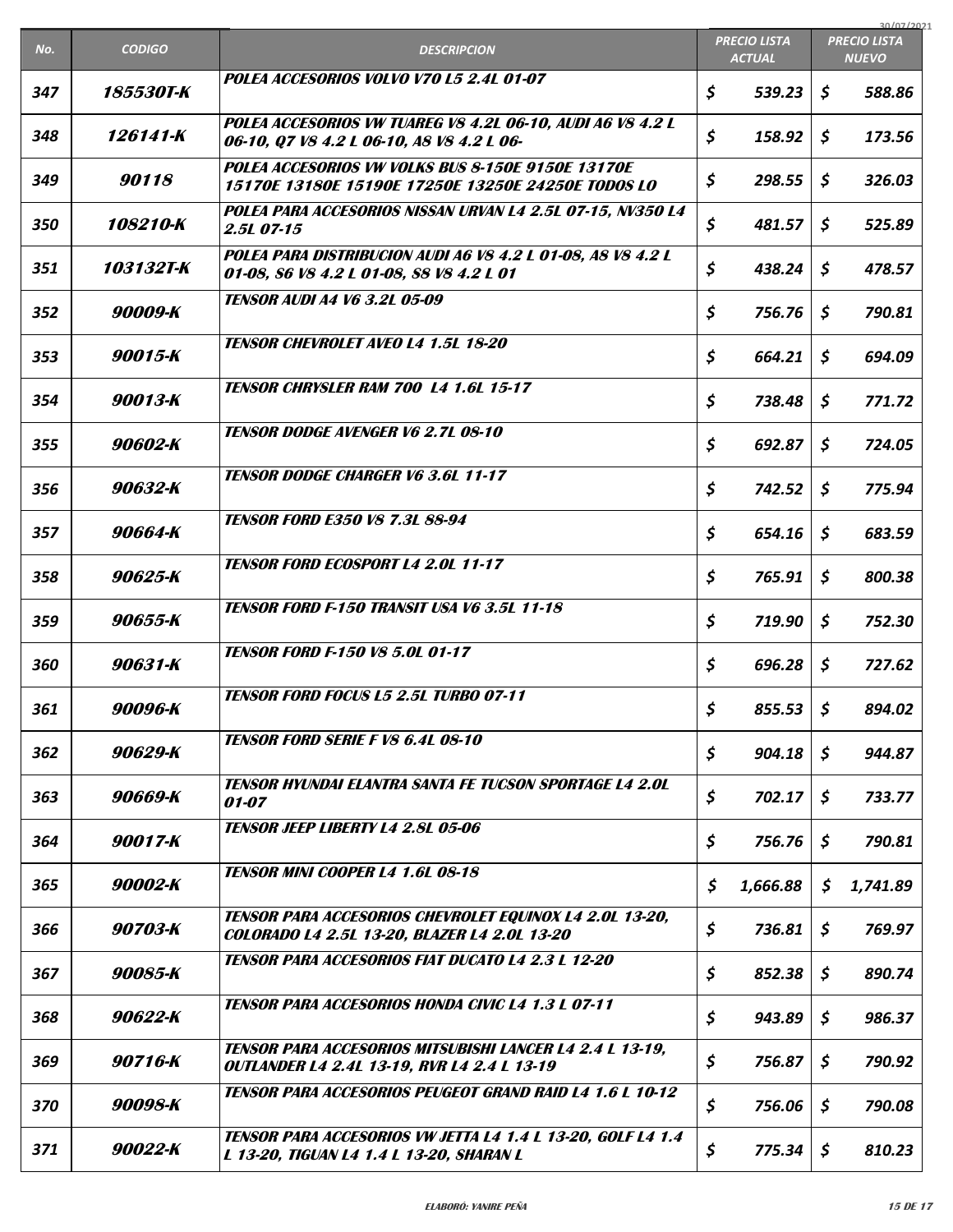|     |                         |                                                                                                   |                                      |             |                                     | 30/07/2021 |
|-----|-------------------------|---------------------------------------------------------------------------------------------------|--------------------------------------|-------------|-------------------------------------|------------|
| No. | <b>CODIGO</b>           | <b>DESCRIPCION</b>                                                                                | <b>PRECIO LISTA</b><br><b>ACTUAL</b> |             | <b>PRECIO LISTA</b><br><b>NUEVO</b> |            |
| 372 | 90063-K                 | <b>TENSOR PEUGEOT 307 2.0L L4 03-10</b>                                                           | \$                                   | 768.40      | \$                                  | 802.98     |
| 373 | 90016-K                 | <b>TENSOR PEUGEOT MANAGER L4 3.0L 09-15</b>                                                       | \$                                   | 756.76      | \$                                  | 790.81     |
| 374 | 90024-K                 | <b>TENSOR RENAULT SANDERO Y STEPWAY L4 1.6L 10-15</b>                                             | \$                                   | 702.37      | \$                                  | 733.99     |
| 375 | 90004-K                 | <b>TENSOR VW CRAFTER L5 2.5L 08-12</b>                                                            | \$                                   | 1,087.27    | \$                                  | 1,136.19   |
| 376 | 90010-K                 | <b>TENSOR VW PASSAT V6 3.6L 08-17</b>                                                             | \$                                   | 784.60      | \$                                  | 819.91     |
| 377 | ТН003-К                 | TOMA REFRIGERANTE ACURA HONDA TSX ACCORD CIVIC CR-V L4<br>2.4L 03-14                              | \$                                   | 264.74      | \$                                  | 289.11     |
| 378 | <b>TH5131-K</b>         | TOMA REFRIGERANTE ACURA SRX L4 1.4L 05-07 HONDA CIVIC L4<br>1.4L 05-07 CR-V L4 1.4L 05-07         | \$                                   | 470.93      | \$                                  | 514.28     |
| 379 | TV121E-K                | TOMA REFRIGERANTE AUDI SEAT VW A3 A4 A5 A6 A7 BEETLE GLI GTI<br>LEON Q3 Q5 S3 TT 14 2.01 T 12-18  | \$                                   | 178.11      | \$                                  | 186.11     |
| 380 | <b>TB172-K</b>          | TOMA REFRIGERANTE BMW X5 X6 L6 3.0L 07-10                                                         | \$                                   | 1,485.05    | \$                                  | 1,621.71   |
| 381 | <i><b>TG296H-K</b></i>  | TOMA REFRIGERANTE CHEVROLET CRUZE L4 1.8L 10-18                                                   | \$                                   | 388.13      | \$                                  | 423.86     |
| 382 | <i>TG693T-K</i>         | TOMA REFRIGERANTE CHEVROLET EQUINOX V6 3.0L 10-17                                                 | \$                                   | 1,431.78    | \$                                  | 1,563.54   |
| 383 | <i>TG808-K</i>          | TOMA REFRIGERANTE CHEVROLET SONIC L4 1.4L 12-17                                                   | \$                                   | 905.58      | \$                                  | 988.93     |
| 384 | <b>TC180-K</b>          | <b>TOMA REFRIGERANTE CHRYSLER NEON L4 2.0L 95-01</b>                                              | \$                                   | 82.19       | \$                                  | 89.76      |
| 385 | <i>TH510-K</i>          | TOMA REFRIGERANTE DODGE HYUNDAI VERNA ACCENT L4 1.6L 01-<br>06                                    | \$                                   | 227.26      | \$                                  | 248.18     |
| 386 | <i><b>TH511-K</b></i>   | TOMA REFRIGERANTE DODGE HYUNDAI VERNA ACCENT L4 1.6L 01-<br>06                                    | \$                                   | $441.24$ \$ |                                     | 481.85     |
| 387 | <i><b>TF276AL-K</b></i> | <b>TOMA REFRIGERANTE FORD CONTOUR L4 2.0L 95-98</b>                                               | \$                                   | 1,063.17    | \$                                  | 1,161.01   |
| 388 | TF295-K                 | TOMA REFRIGERANTE FORD MAZDA MERCURY EXPLORER TRACK<br><b>B4000 MOUNTAINER V6 4.0L SOHC 00-09</b> | \$                                   | 79.12       | \$                                  | 86.40      |
| 389 | <b>TF729-K</b>          | TOMA REFRIGERANTE FORD MAZDA RANGER B2500 L4 2.5L 98-01                                           | \$                                   | 786.39      | \$                                  | 858.77     |
| 390 | <b>TF040-K</b>          | TOMA REFRIGERANTE FORD MAZDA RANGER B3000 V6 3.0L 03-08                                           | \$                                   | 194.19      | \$                                  | 212.08     |
| 391 | <b>TV087B-K</b>         | TOMA REFRIGERANTE GOLF JETTA A4 1.4 2.6 2.3 LTS L4 99-03                                          | \$                                   | 32.92       | \$                                  | 34.40      |
| 392 | ТН554-К                 | TOMA REFRIGERANTE HONDA ACCORD L4 2.4L 03-12                                                      | \$                                   | 556.77      | \$                                  | 608.03     |
| 393 | <b>TL278-K</b>          | <b>TOMA REFRIGERANTE JAGUAR X-TYPE V6 2.5L 3.0L 02-08</b>                                         | \$                                   | 495.51      | \$                                  | 541.12     |
| 394 | <b>TL110-K</b>          | <b>TOMA REFRIGERANTE LAND ROVER DEFENDER DISCOVERY</b><br><b>FREELANDER V8 4.0L 96-02</b>         | \$                                   | 445.50      | \$                                  | 486.50     |
| 395 | TL071-K                 | TOMA REFRIGERANTE LAND ROVER FREELANDER LR2 V6 3.2L 08-12                                         | \$                                   | 705.41      | \$                                  | 770.35     |
| 396 | <b>TM172-K</b>          | TOMA REFRIGERANTE MAZDA B2000 B2200 L4 2.0L 2.2L 84                                               | \$                                   | 126.91      | \$                                  | 138.59     |